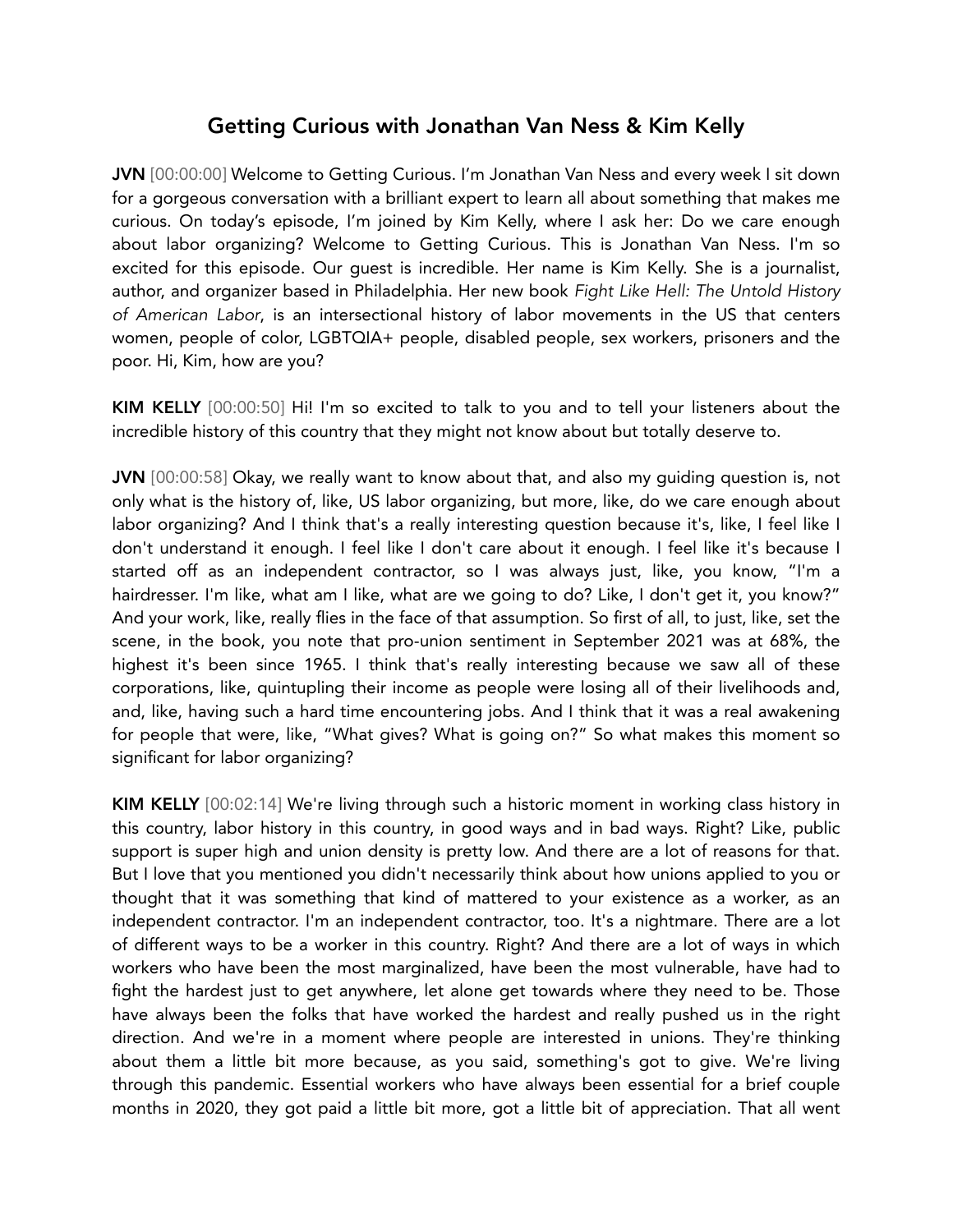away. And they still went to work and people still kept dying and people still kept getting sick. And the tech oligarchs that rule us all kept getting richer.

There's this common phrase: "Thank the unions for the weekend, the eight-hour day, for ending child labor," for these big jumps forward. And there's still a lot of work to be done on those fronts. But I think when people understand more about unions, then they're gonna be more interested, and they're gonna wanna get involved, because unions really are one of the best tools that working-class people in this country have to fight for one another. Because, you know, one person on their own, it can be a little tough to get, to get what you deserve, to go stand up against your boss, to stand up against the government. But a whole bunch of people who are standing in solidarity with one another and fighting together, that can move mountains. That's what a revolution looks like.

JVN [00:03:59] So a few years ago, we got to record an episode with Professor Rebecca Givan, who we're obsessed with.

## KIM KELLY [00:04:03] Love her!

JVN [00:04:05] It was all about, like, trade unions, but just like for us to refresh, maybe we have new listeners since then which like, you know, just reminding those folks, honey, we do have a backlog of all these fabulous episodes you can [SINGING] go back through and listen to if you want, but that's not the point. The point is, can you remind us what unions are.

KIM KELLY [00:04:23] So most basic sense? A labor union is an organization of workers dedicated to improving wages, hours and working conditions within their workplace via. Collective bargaining. In a lot of cases, they're trying to win a union contract, which is a legal document solidifying those gains and those demands in a, you know, in a contract that the bosses can't mess with. You get it down on paper. And other types of unions, like the Industrial Workers of the World, IWW, there are solidarity unions. So they concentrate on building worker power and basically getting to a point where the boss is too afraid to mess with you so you don't even need a contract. There's a bunch of different ways to do it right. But essentially a union is a group of workers fighting for one another and trying to make things better.

JVN [00:05:05] And then how do they work again?

KIM KELLY [00:05:08] There's a whole bunch that goes into making a union do what it's able to do. Right. It's a collective. Not a single, single person running everything. And one of the parts of being a union member is that you pay dues, pay a little bit from your paycheck, and that goes to the union so they can keep organizing and providing these services and doing all the stuff you want them to do. The whole thing about dues is unions are able generally to help you negotiate raises, a higher salary. So if you have to give them a little bit of money, it doesn't hurt that much because they already helped you get a raise. Again, there's a lot of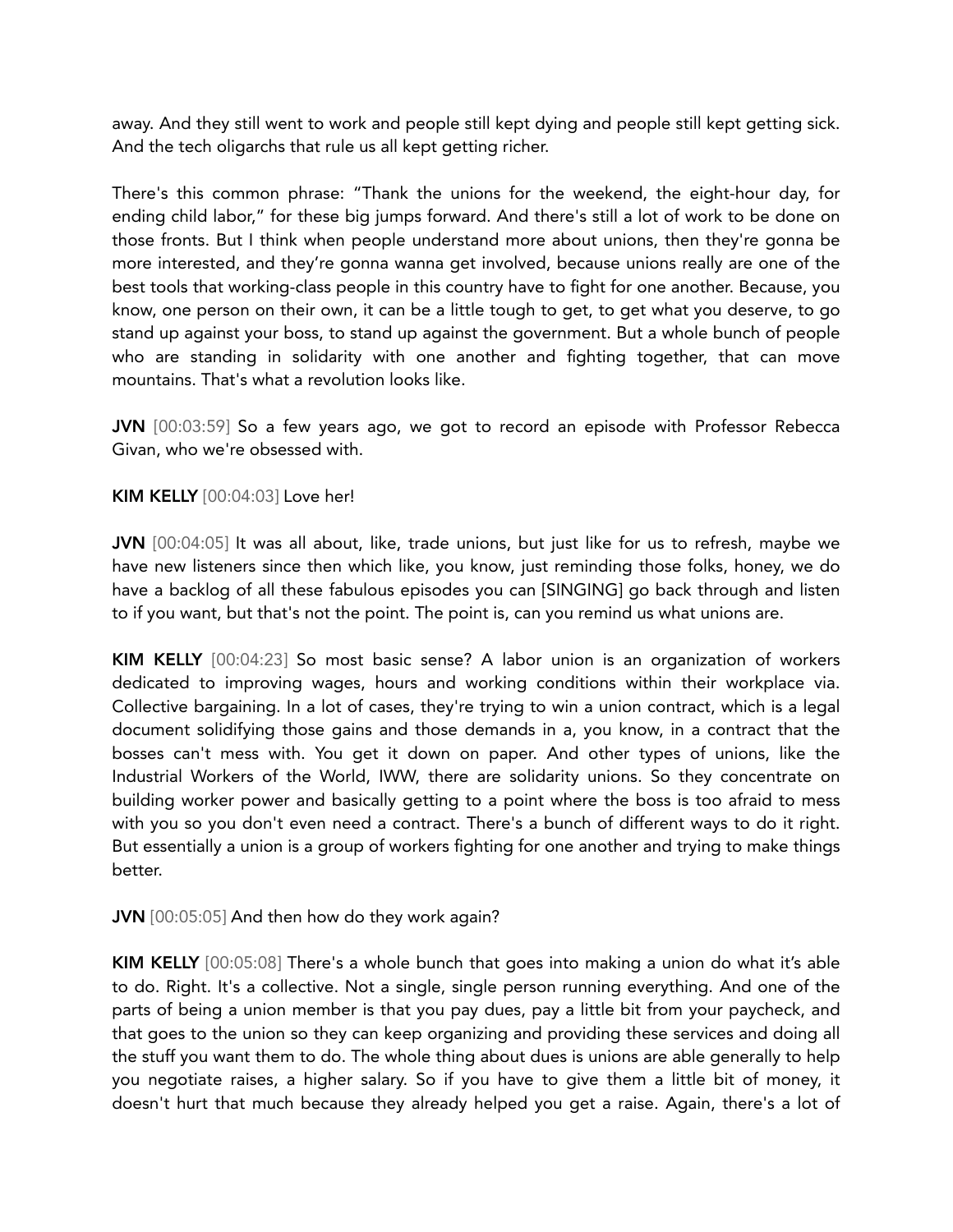different unions, a lot of ways to be a union. And there are a lot of established national unions that have offices and field reps and organizers and legal people. But basically, you have a group of people looking out for you and in return you just kind of gotta show up for your coworkers and give 'em a couple bucks out of your paycheck to keep the lights on.

JVN [00:05:59] So it seems like unions would benefit workers. Is there anyone else who unions benefit, like, I mean, like, their families?

KIM KELLY [00:06:08] Yes! I'm from a union family. I'm third generation, shout out to the steelworkers and operating engineers, my dad, my granddad. And one of the things that unions do that is very helpful and life-saving is that a lot of them provide health care. Like when I was in high school, my mother got very sick and her hospital bills were, like, over a quarter of a million dollars. Like, we could not have afforded that. My dad worked construction. She worked in a kitchen. But he had good union health insurance. So we made it through. My mom made it through. Without the union, I don't like to think about what would have happened. So unions have massive benefits for union members' families and for their communities, right. Because a good union job pays pretty well, in the best case. And, you know, you take those dollars and support local businesses, support local artisans. Like, it's all, it's all a big community good, right? Being a union lifts up everybody who is in that community. And that's why it's such a good thing that we have some, and I wish we had more, but we can get to that.

JVN [00:07:05] So with all, like, the good that unions can do, like, who might not support or recognize a union drive?

KIM KELLY [00:07:13] Well, a lot of big corporations and the people that run those are not fans of unions at all because they give workers power and they require those bosses, whether, whether it's a corporation or just a smaller business, like, you know, when there's someone who's in charge and then people that are working for them and making them all their money, collective bargaining requires them to sit down across the table and hammer out a deal, and listen to what the workers need and what they think, and kind of just deal with them person to person without that hierarchy, without that, that wall that gets thrown up. And some people in power don't like that. And unions make workers more powerful. And unions generally make companies and corporations, like, pay better benefits and pay higher wages and, like, put in, you know, real efforts for diversity and for supporting the workers. Like, they make the bosses pay up, and bosses don't like that.

JVN [00:08:04] So I feel like what I do know about unions and I feel like the, like, movie depictions of them, it's, like, a lot of, like, all white men that are, like, you know, a little older, but one amazing thing that you do in Fight Like Hell, your new book—which, available everyone, for purchase, so get that—but in Fight Like Hell you you work really hard to dispel that and you shine a light on, on the history of diversity within unions. Can you kind of briefly give us a little, like, peek at some of the labor leaders in your book?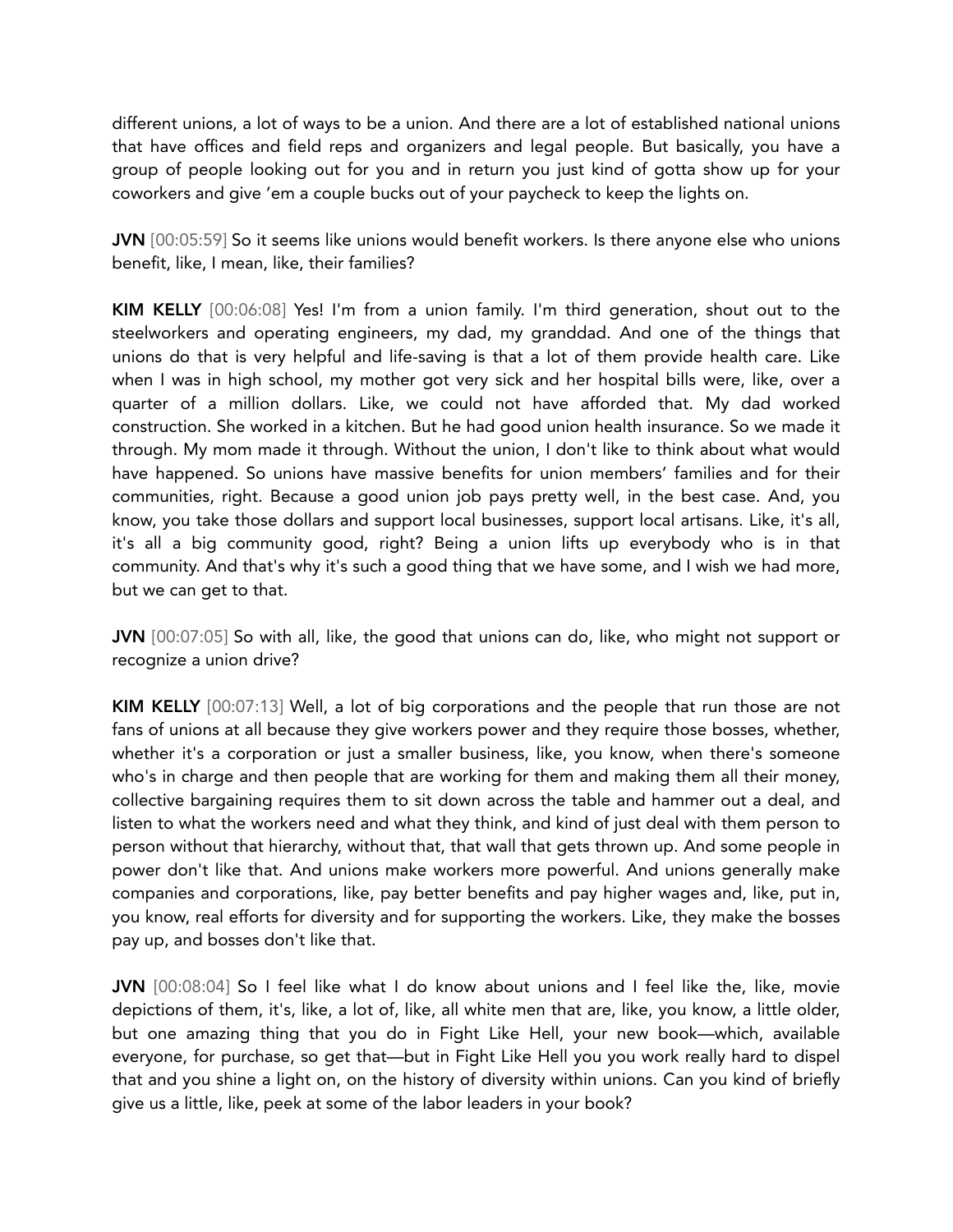KIM KELLY [00:08:39] Oh, there are so many! I was really excited to write about Bayard Rustin, who is a queer Black man who was basically the architect behind the March on Washington for Jobs and Freedom. He did all the logistics and organizing because he had that background. But because he was an out, queer man, even within his circles, some of the people he worked with were uncomfortable with that and they kind of pushed him to the side and they even debated whether or not to get him involved at all, even though he knew the most about what was happening. I think it was actually Dr. Martin Luther King, Jr. who stood up for him and was, like, "Look, he knows what he's doing. We need him." And he's the reason that it was such a big success and such a historically massive moment.

I think about Lucy Parsons, one of my favorites. She's, she's, what, more well known in, like, radical circles because she was definitely a radical. In late 1880s, in Chicago. She was this anarchist firebrand who also was a seamstress by trade and organized dress makers and helped found the IWW, the Industrial Workers of the World. So she crossed a couple of different, different streams there. And in terms of organizing the workers. And she was so, like, feared and revered that the Chicago police described her as "more dangerous than a thousand rioters," that is, like, how can you beat that? Maria Marino, an Indigenous and Latina farm worker in California, who was one of the first, I think she was the first, woman to be hired as an organizer for the precursor to the United Farm Workers.

Or even I talk about Marsha P. Johnson, who obviously an icon in the LGBTQIA space, as you know, a trans icon. But she also was involved in sex work and she supported other sex workers in her community and she provided mutual aid. And resources, like, that is work, that is labor. She was a labor leader, too. And being able to show those intersections and talk about these folks and pull them all together under this umbrella and show, like, "Okay, these folks are also part of other movements. They have other identities, other intersections happening there, but they're also part of the labor movement, and they're part of this history. And it's really important that we understand that." The labor movement has never been just the white guy in the hardhat or holding a baton. But, and he's there, and, you know, he's done a lot of good work except the ones with batons. But so many other people have been here since the very beginning. And the only reason we've gotten this far is because of their sacrifice and their struggle.

JVN [00:11:00] That first person that you mentioned, that nice Bayard, the queer Black man who was friends with Martin Luther King. So I'm guessing that he was, like, doing his work in, like, the fifties and sixties?

KIM KELLY [00:11:13] Oh, yeah, he had such an interesting history because there's another labor leader, A. Philip Randolph, who formed the Brotherhood of Sleeping Car Porters, incredibly important, early all-Black union. And when Bayard Rustin was younger he had gone to visit A. Philip Randolph and was, like, "Hey, I want to, I want to help out." And that was in, like, the forties. But at that time Bayard was also involved with the Communist Party. Like, he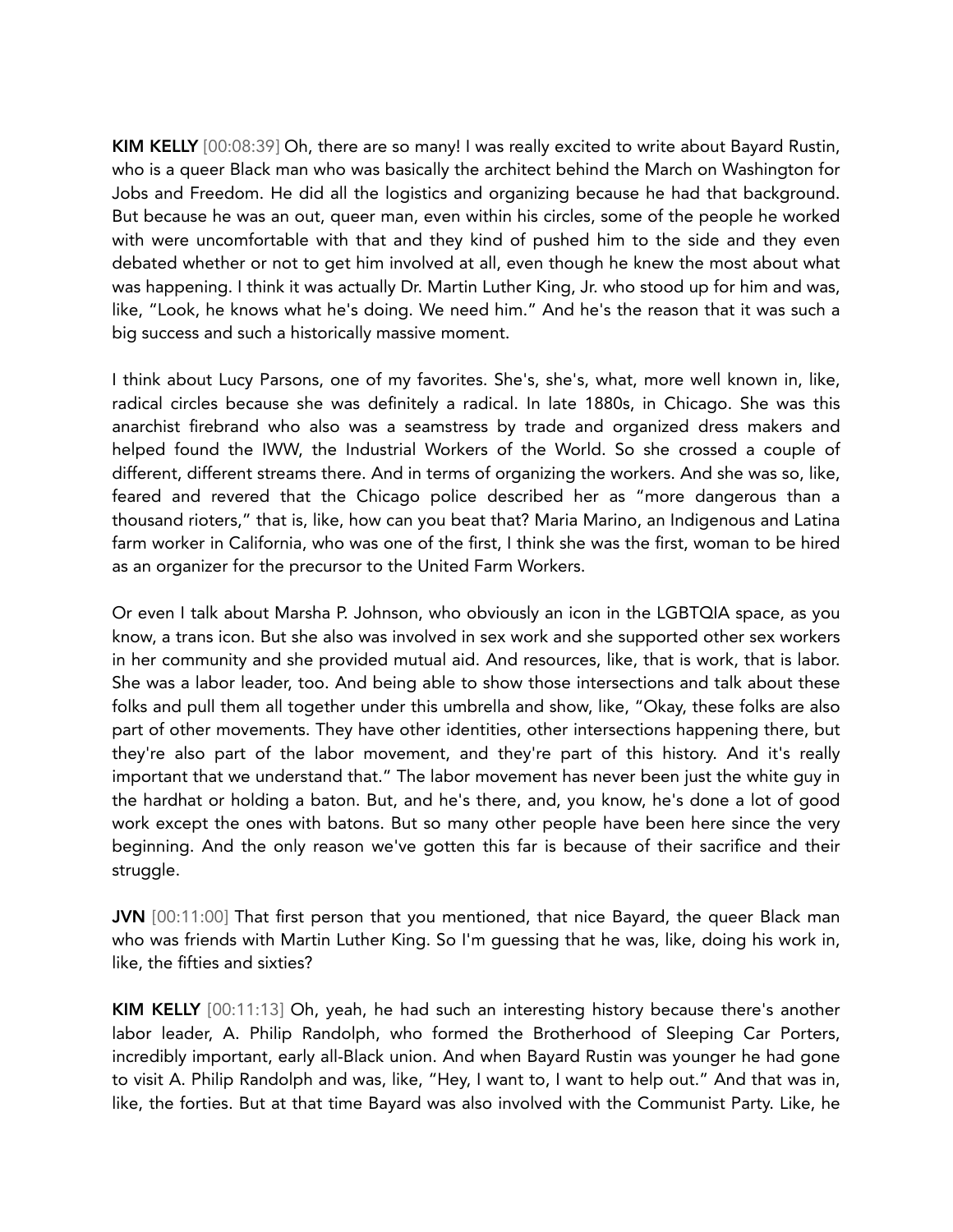was a young, like, firebrand. He was involved in really radical things. And A. Philip Randolph was, like, "I'm not really down with that. Maybe come back later when you've calmed down a little bit." He became more involved in the civil rights movement. He was involved in the Congress for Racial Equality. He was part of the Freedom Rides, like, he organized against, you know, segregationist policies in prison. And he defended Japanese-Americans who had been interned by the US government in the late forties, like, around World War II. Like, he was very involved in a lot of different struggles that he saw as interconnected because they were. He became very involved with the Student Nonviolent Coordinating Committee, they're the ones that organized the March on Washington. They came up with the idea. And Bayard, he had all that experience. He had all of that prior understanding of how these intersections worked, how to plan a big event, how to make sure the porta potties are there, you know, like, that nitty gritty organizing stuff that not, like, a lot of people are good at big picture, but you need the small picture to really get stuff done. And yeah, he had a really fascinating life. There's a lot of really great books about him, and I was really glad I got to include him because, like, he is just such a fascinating figure that everybody should know. We should have Bayard Rustin Day and we don't, but maybe somebody important will read this and make it happen.

JVN [00:12:54] And when was the March on Washington? When did that happen?

KIM KELLY [00:12:56] 1963, the March on Washington for Jobs and Freedom.

JVN [00:13:00] So in some of those examples, Lucy Parsons is I think the earliest one of the examples that you gave, like, late 1880s. What were some of the most pivotal moments, like, in history for, like, labor unions?

KIM KELLY [00:13:13] One of the big ones, the Triangle Shirtwaist Factory Fire, that was in 1911. That was one of just the most awful tragedies in labor history. 146 people died because the owners of this factory, which manufactured shirtwaists, which was very common women's garments in that period, they, there was a fire. It caught fire. There's lots of dust and fabric scraps. It was not ventilated. It was not a safe working environment by any, any stretch of the imagination. And the factory owners locked the doors because they were afraid that workers would steal fabric scraps, because, God forbid, someone comes home with a little bit of cotton in their pocket. I'm in New York City right now, and I went and visited the site. It's right by Washington Square Park. There's a plaque. You can see it.

That's an interesting one to talk about, too, because it was one of the first ones that really got public attention in a really visceral way because we had photography. There were reporters on the scene, it was in the middle of New York, so people saw what was happening. And most of the victims were young women, predominantly immigrant women, Jewish Eastern European and Italian women, some as young as 14. So there are kids there, too. And that pulled at the public's heartstrings in the way that perhaps mining disasters or other factory mishaps hadn't. And one of the most important things that came out of that horrible tragedy was the fact that Frances Perkins, this young woman, who was about my age at the time, she was working for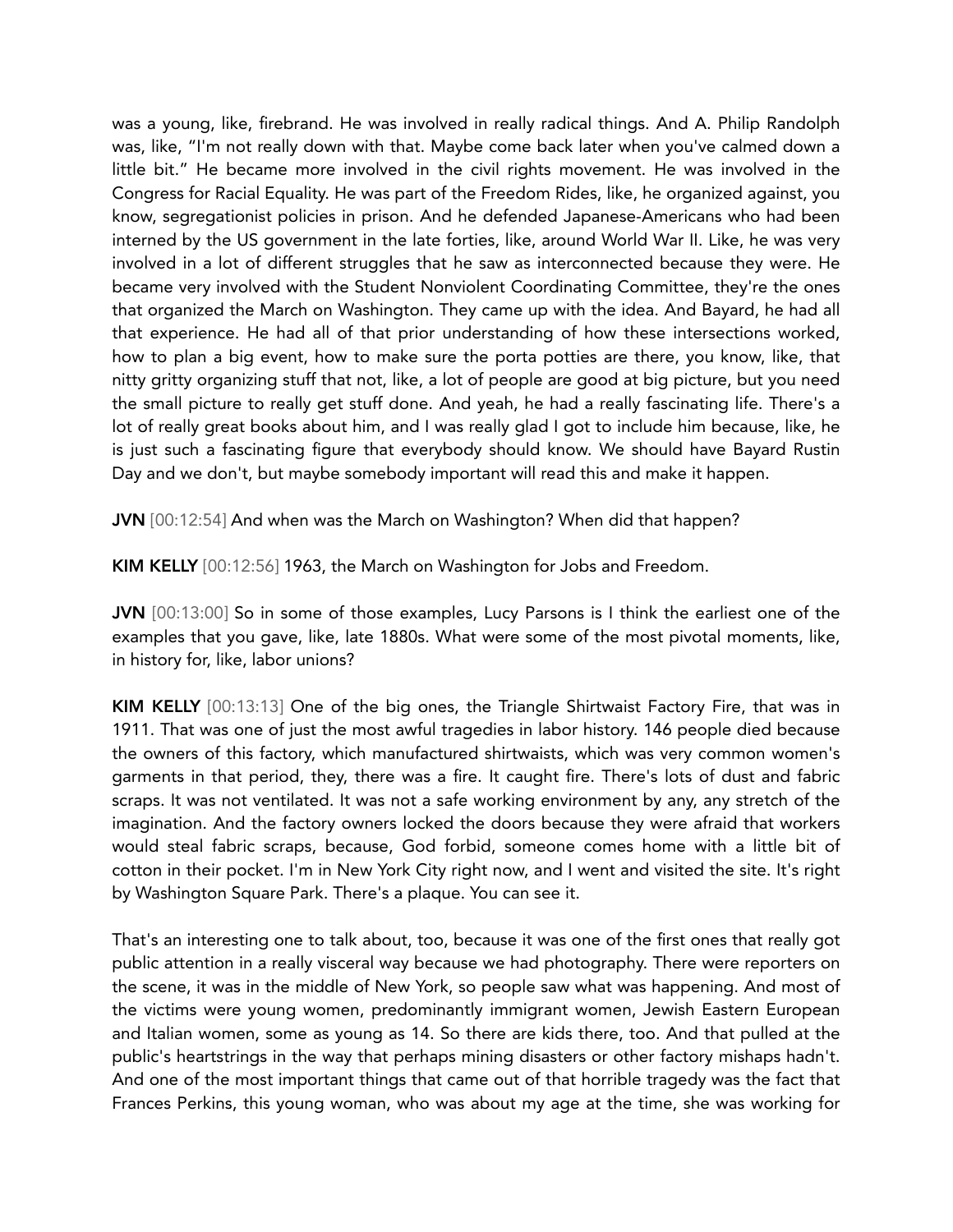the Consumer Protection Agency kind of thing, as a secretary. And that totally just shook her to her core. She decided, like, "Okay, I need to spend the rest of my life fighting for workers rights." And she did. She became the first, the first female cabinet member ever and definitely the first female labor secretary under FDR.

She was a big reason that we got the New Deal. She is behind Social Security. She, like, she was just incredible. She did so much important work. And it was because she was there and she heard those screams and she smelled that burning flesh and she said, "Okay, this cannot stand. Something needs to happen." And there were a lot of moments like that throughout history. But that one really, like, I'm feeling that because I just saw the plaque and just, like, it's so visceral, you know, like our history is so bloody and beautiful and brutal. And that's what I tried to get across in the book. Like, it's not just facts and figures, it's not just, you know, research. It's not just whatever acronym, whatever union did this, it's, like, it's the people that struggled and died and bled to get us here. And I'm kind of going off an emotional tangent at this point because, like, I feel this stuff so much. But yeah, the Triangle Shirtwaist Factory Fire, I hope everybody well, anybody who hadn't heard about that, I hope that they can learn more about it in the book and learn more about it on their own, because that was really a catalyst for so much.

JVN [00:16:03] And so it sounds like in the 1700s, like, 1800s, it's about, like, workplace safety and wages, but it's, like, I mean, I feel like you don't hear about nowadays, like, 140 people, like, burning to death in a, you know, in a factory. Or is it that we've always been fighting for, like, safer working conditions, better wages, like, it's just in different forms?

KIM KELLY [00:16:26] That's the thing. We have made so many advances. Technology has improved. We have, like, we have safety regulations, we have OSHA, we have–, progress has been made. But there are still garment factory workers in Los Angeles, for example, who are predominantly Asian and Latina immigrants, who are working in these dusty, fabric filled, poorly ventilated, sometimes locked buildings. And it's almost, like, "Have we learned nothing?" And I don't think it's that people haven't learned anything. I think it's they're the people in power still just don't really care because, you know, to some people, workers' lives don't matter that much when there's profit to be had. I mean, that's why Jeff Bezos can go to space and Amazon workers are coming home with carpal tunnel or dying on the job. It's– everything old is new again, right? Like, we're living through a new Gilded Age. And even as much progress has been made, thanks to the efforts of the working class and to these incredible organizers and fighters and revolutionaries, we still have so much further to go.

JVN [00:17:30] It's, like, a two steps forward, five steps back, three steps forward, five steps back. Because it's, like, as the working class and unions, like, work to get more it's like that upper, like, Elon Musk-y, Jeff Bezos, like, upper 1% keeps working to like raise the ceiling too. So it's like that gap kind of stays quite gappy because it's not like that upper echelon is, like, stop progressing in their, like, never ending like, you know, quest for more. Like, when you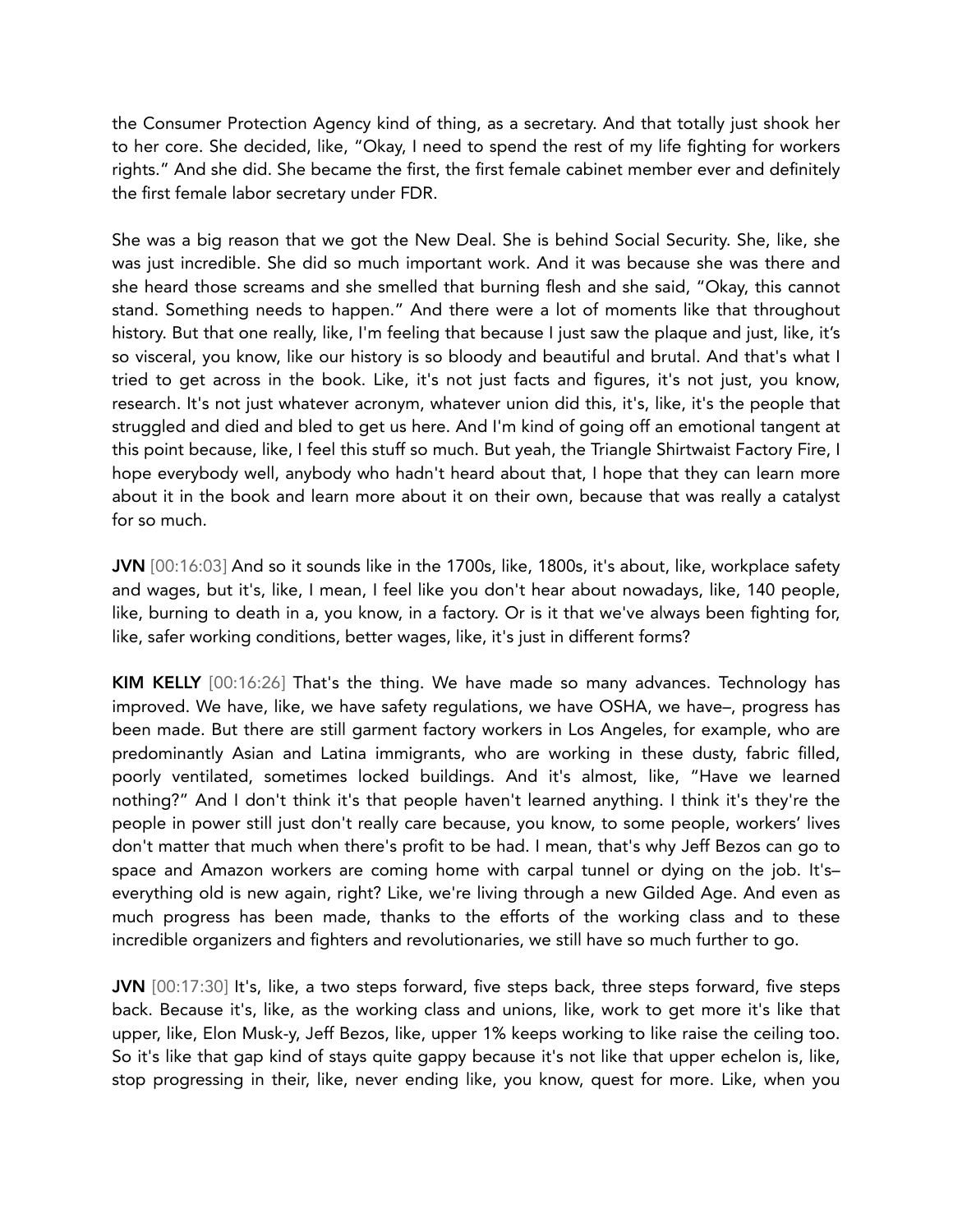really get into that, like, billions and billions of billions, like, when you can have, like, two private 747s, like, Kardashians times two money. How do you like–

KIM KELLY [00:18:06] Yacht for your yacht.

JVN [00:18:08] Yeah, yeah, yeah. Like it's like it's like I don't even mean, like. Cause I feel like Kardashians are, like, rich as fuck, but then them compared to someone who has, like, that Musk money, like, you know, 44 billion.

KIM KELLY [00:18:20] That's not even real! That's just fake!

JVN [00:18:22] Like, 44 billion. Like, you can literally, like, there is no, like, you can buy fucking Twitter.

KIM KELLY [00:18:28] You could end world hunger!

JVN [00:18:29] That too, that too, which is even more important! But I'm just saying-but, shit, like, that's fucking crazy that someone has so much money, because think of all the people that work for Twitter, honey.

KIM KELLY [00:18:40] Who desperately need a union. I can take you all up if you know anybody, but, like, yeah, the people, they, the people create that value. The people create that profit for them. Elon Musk sits around and, like, tweets all day and does, like, nefarious shit. Who knows where he gets up to.

JVN [00:18:55] Yeah, does he even know how to, like, fucking, like, hardwire a computer.

KIM KELLY [00:18:59] I bet he can't change a tire. I bet he–

JVN [00:19:02] I can! I can change a tire.

KIM KELLY [00:19:03] I believe you.

JVN [00:19:05] But I can't do a computer. Like, I couldn't, like, I mean, I don't even know how to like, I mean, I couldn't. It's, like, I mean, I could maybe if I really had, but that's not the point! So, wait! So, but basically, like, so as someone who has, like, researched the history of labor unions and you're, like, a labor journalist, like, and so you've done a lot of research on this, like is there any, like, main definitive, like, three eras of labor organizing that we need to know about just as people who, like, haven't been researching it, or like if you're trying to explain this to your parent later, you're, like, "Oh, there was, like, the Industrial Revolution union age. And then there was the, like, mid-1900s phase, of course. And now there's the new Gilded Age, of course, darling." Or is it not really like that? It's kind of just, like, the literal same struggle in different variances for, like, 300 years.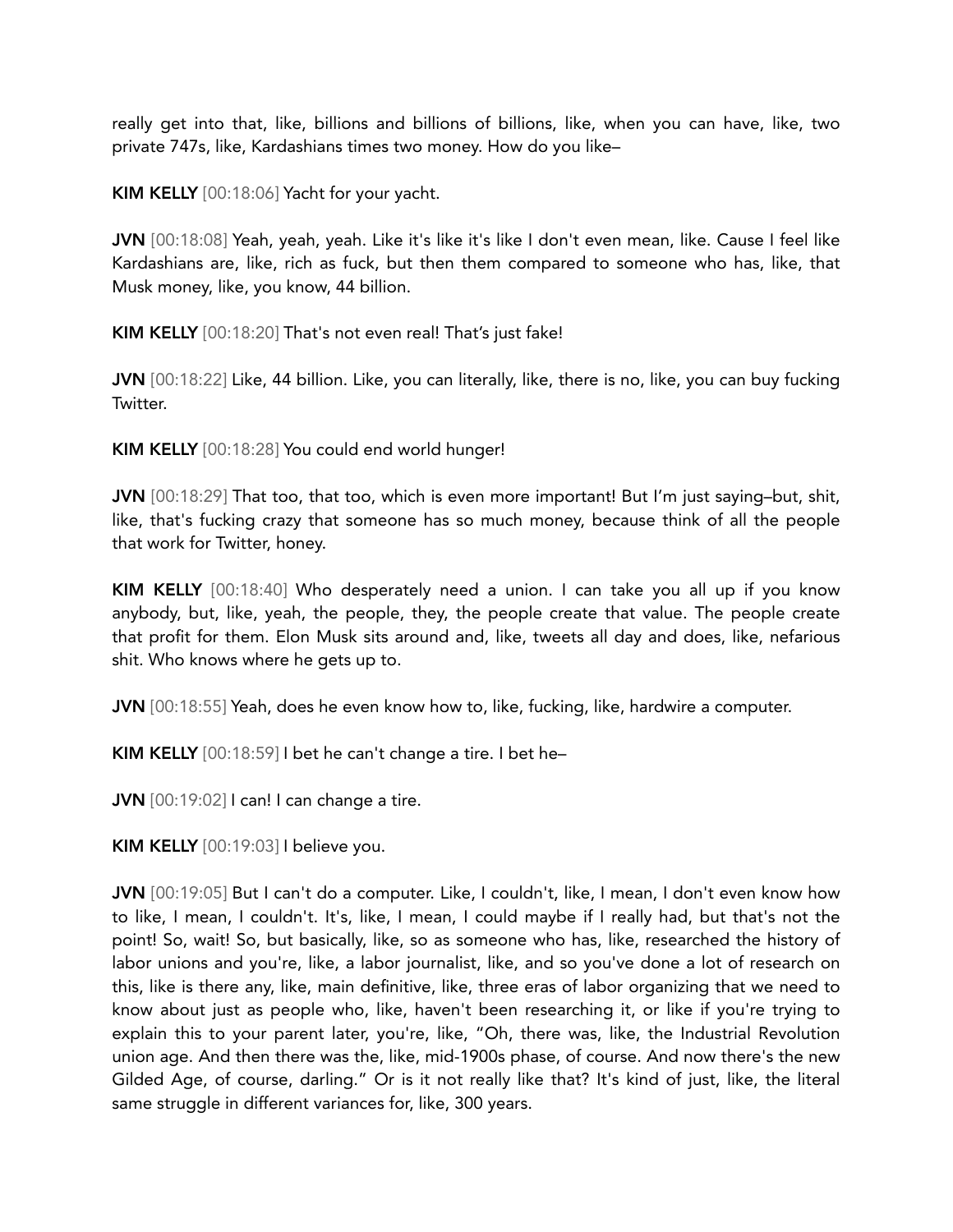KIM KELLY [00:19:51] There have definitely been ebbs and flows, like, when union power has been higher, when there's been more wild shit going on. Like, early 1900s. We saw these gigantic general strikes and this massive organizing and a lot of violence. And that's when the uprising of the 20,000 happened in New York City, which was a bunch of immigrant garment workers, young women who shut down New York.

JVN [00:20:11] In a violent way? Did they all go beat the hell out of everybody?

KIM KELLY [00:20:15] They didn't. The cops the hell out of them. Speaking of history repeating itself.

JVN [00:20:19] God damn.

KIM KELLY [00:20:21] Yeah, they love that, they've been out here the whole time. The cops love breaking strikes and breaking workers. But yeah, that's a constant.

JVN [00:20:30] Which is interesting because they love their own union.

KIM KELLY [00:20:33] Right. Yeah. Hard quotes around "their" unions. Really throughout the book, so many, like, important struggles and important strikes and important organizers have been stymied or cut down or straight up murdered by the police. Like, there's people in this book, like, there is one person that I hope more people learn about because he was really wonderful, he gave everything. A young man who's a Yemeni immigrant named Nagi Mohsin Daifullah, 24 years old, he got involved with the United Farm Workers during the Salad Bowl strike in the seventies, right after the massive Delano grape boycott and strike that happened on there in the sixties. And he was, he was so excited to help. He was an organizer. He worked as a translator because there were a lot of Yemeni farm workers in the area, as well as Latino farm workers. And, you know, had to keep everybody posted.

One day during that strike, he and a group of striking workers were hanging out, I think, in front of a convenience store or something like that. And the cops came by, started hassling them. And Nagi stood up for them. He said, you know, "Leave him alone, not doing anything," what you would do for your friends. And the cops responded by cracking his skull and dragging him across the concrete and leaving him to bleed out. And he was 24 years old, and he was sticking up for his friends. And just, stories like that, they make me–, they make me so mad. They make me see red. And I want more people to know about things like that, too, because really, the government, the state, the long arm of the law, has generally not been on our side. They've been on the side of capital and property. And, you know, in terms of class war, they're definitely not on our side. And it's, it's important for us to know the uglier parts of this, too, and the more violent parts, too, because there is a lot at stake. And some people have already given everything to get us where we're at now.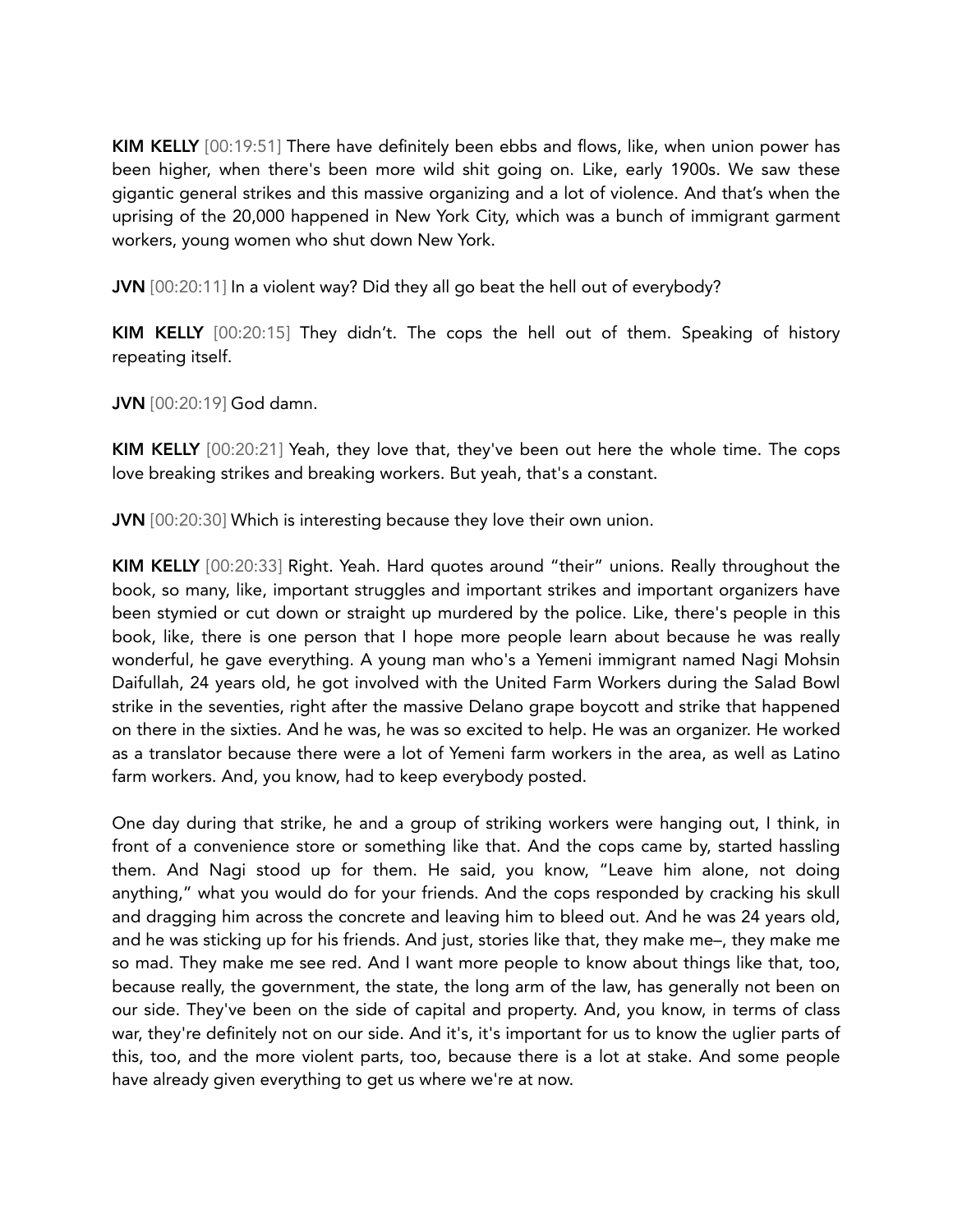JVN [00:22:18] Which is interesting, and it leads me to my next question because we've talked about, like, civil asset forfeiture on here, quite a few times. I'm really passionate about that, for instance, it's affected, like, friends of mine. And I just think it's, like, such an interesting, like, "un-American" thing that happens all day, every day in all 50 states. And, like, it's just, like, if you get pulled over and a cop says they smell weed or thinks that you're on something, they can just, like, take everything from you and just say that it came from drugs. And it's, like, if you get pulled over at, like, the wrong time of day and you're just, like, moving or whatever, like, that cop just doesn't like you. Like, they just have so much broad discretion to, like, fuck up your life. And then Republicans historically are so pro-police. But it's interesting to me that Republicans seem really anti-union, but then a lot of the conservative conservative ones say they're pro-union, but I feel like their voting record doesn't support that. What's the history of that dynamic? Reagan was the only president who was in union, wasn't he?

KIM KELLY [00:23:16] Right, Reagan! This–, may he continue to burn in hell. Reagan is the only president who has been a union member. He was the president of his union at one time, SAG-AFTRA, which represents actors and screen folk, mostly in Hollywood. And Reagan is a huge reason why organized labor has been in a downswing since before I was born. That going back to 1981, when there was an air traffic controllers strike, PATCO strike, and he basically busted the hell out of it. He fired everyone, he blackballed them, he ruined these people's lives. And that has such a massive impact on the movement and on what companies thought they were able to get away with. Because up until that point, you know, unions were such an established part of just the fabric of American life and the workplace that, you know, the corporations, the bosses didn't really *like* them, but the relationship, like, modern relationship. We're not talking about the Battle of Blair Mountain. It wasn't necessarily as, like, viciously adversarial as it has become. But when Reagan did that, he kind of "cleared the runway," if you will, for companies to crack down even harder and hire replacement workers. That wasn't really as much of a thing in the modern sense at that point, like usually when the striking workers came back to work, their jobs were there. So they were risking a lot, but they weren't risking everything.

But after that, companies started bringing in tons of scabs and really just adopted a very antiunion posture. And the GOP, the Republicans, they've held that close to their little bosoms and they've tried every trick they can come up with to break unions and weaken the labor movement and move more power and capital to the capitalist class, to the bosses, to the corporations, to the people that they get along with, that support them, that do what they want. I mean, one of the reasons it's so hard to join a union in this country, there's these, ugh, they're called "Right To Work" laws, which is already a misnomer. It's more, like, "Right To Get Screwed. But these Right To Work laws, they make it much–, they weaken unions. They make it harder for unions to grow power. They, they've been passed all over the country. There's like especially in the Midwest and the Deep South, and the Republicans are all over that. That's their favorite thing. Killing off labor, killing off unions. But then at the same time, they talk out of the other side of their mouth by saying, "Oh, we're here for the workers, we're here for the working class. We're blue collar."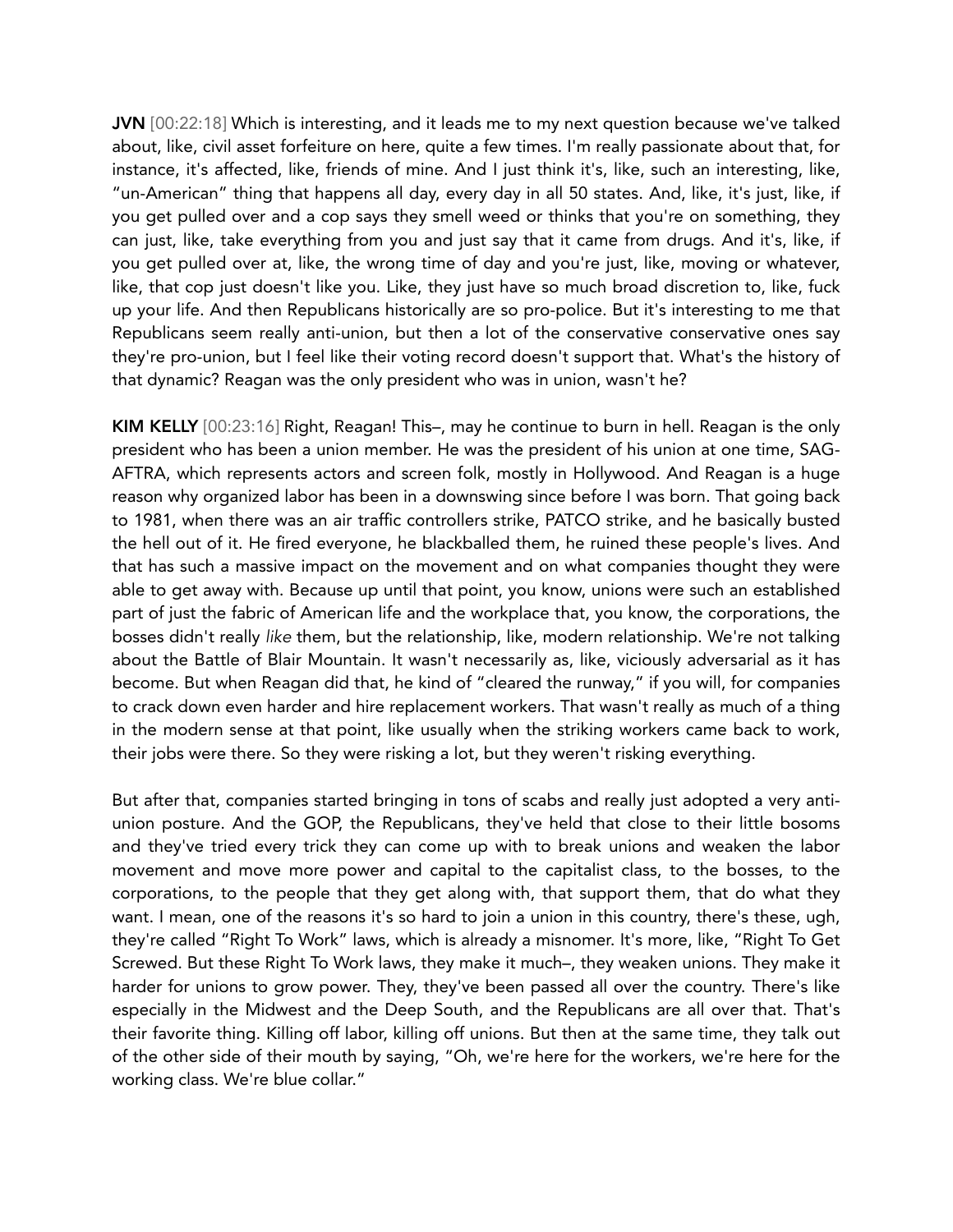JVN [00:25:40] What are the Right To Work laws?

KIM KELLY [00:25:43] So Right To Work laws basically make it so that in a unionized shop, workers can opt out of paying dues and that makes it harder for unions to, you know, to build power and to represent people fully. Because the unions will still represent those workers, but they're kind of just getting a free ride, and in places where union density is kind of lower, if you can enjoy the benefits of a union without paying anything in, that's not really fair and it makes it harder for you to keep afloat and to stay strong. And if unions aren't strong, they aren't able to effectively bargain with the employers and get good contracts for the workers. It's, it's kind of turned into a political thing too, like, Republicans and people who are kind of on that side of the fence hating unions and loving the protections, but not wanting to support them. Because there's this idea that unions are all these, like, magical progressive bastions and that it's a "fully lefty thing." It's, like, all Democrats. And that's not really the case. Unions are not a monolith. The labor movement's not a monolith. There's a lot of conservative union folks and conservative unions, if you're kind of looking around the building, trades or, like, the border guards or even the police like that. It doesn't get much more conservative than that. So it's, there's a lot going on there. But one thing that always grinds my gears is when Republicans try to say that they're for workers and the working class and for blue collar people while doing everything in their power to screw us over.

JVN [00:27:06] How have Democrats fallen short of protecting workers?

KIM KELLY [00:27:10] Mmm. There, I mean, the fact that the federal minimum wage is still \$7.25, that is just, that is just a crime. The fact that when, even when Democrats are in power, they seem well, a lot of them seem very incapable of pushing legislation that actually helps workers. One of the biggest disappointments in a legislative sense that we've seen in, probably in my lifetime is the PRO Act. That was something that labor was really excited about, it would have made it easier to unionize. It would have done a lot of good for workers in this country and cleared out a lot of red tape and really, really helped out. And it seemed like for a second we might have gotten there. And then a couple Democratic senators were, like, "No, we're not going to vote for this."

JVN [00:27:57] When was that?

KIM KELLY [00:27:59] I think that was last year, right, the PRO Act, because it was part of the Build Back Better Act. So I think it's still kind of in limbo. It's still, like, the Joe Manchin, Kyrsten Sinema, like, gruesome twosome situation, keeping working people from getting anything good in this country. And I mean, I'm not a big fan of either political party. I'm not, like, an electoral guy. I don't think we're ever going to get anywhere depending on those kinds of people. I think any power and any progress that we get is going to come from the grassroots, it's going to come from the rank and file, from the people, because that's how it's always been. You know, the government has been useful in some cases by passing labor laws and regulations and, you know, creating the National Labor Relations Board or OSHA. But it's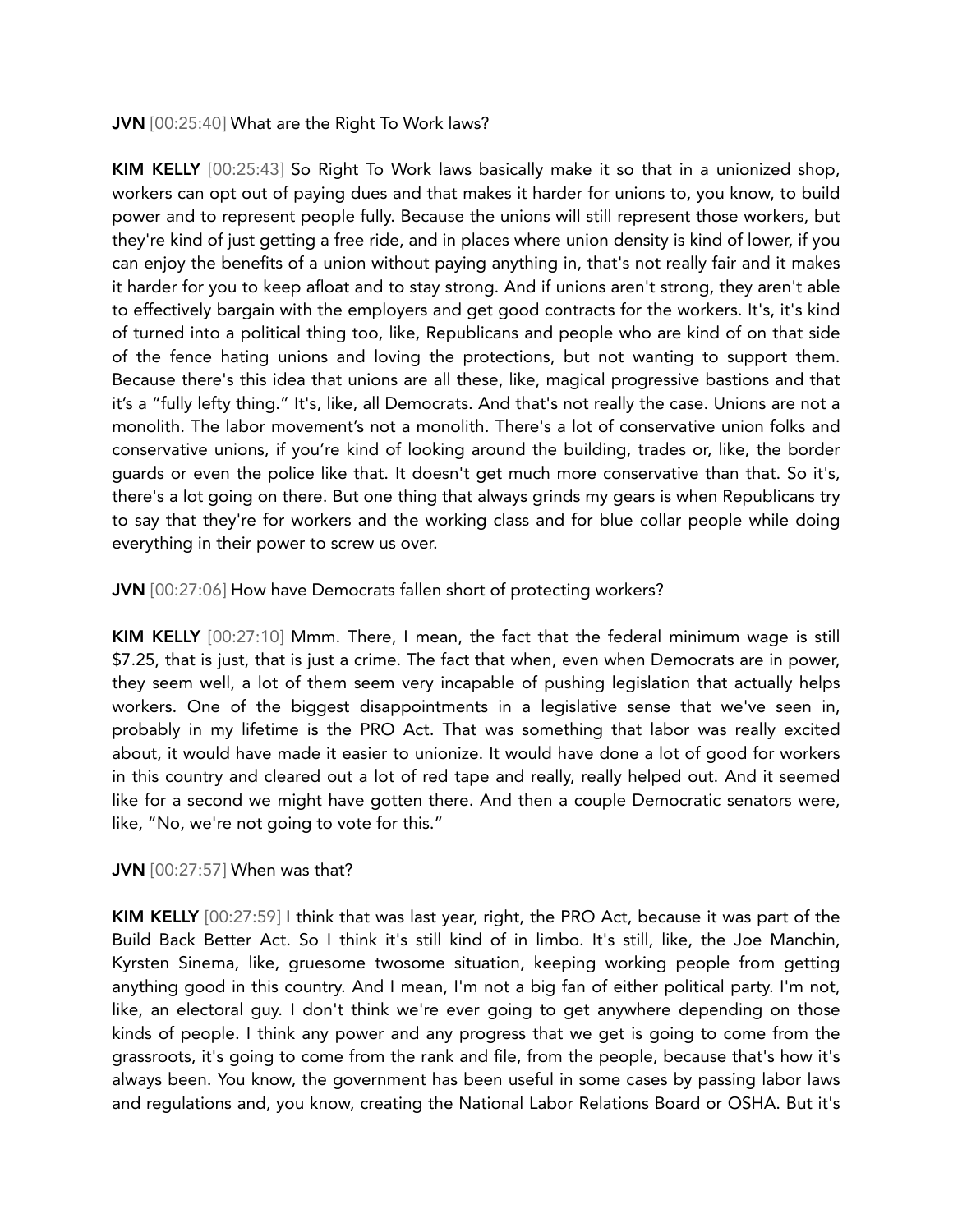also screwed us over a whole lot, like, a whole lot. There's a lot of historical precedents, whether it's, you know, important labor laws leaving out groups of workers or the government sending in troops to bust up strikes, right? There's, there's a lot of ugly history there, too, and you can't trust them.

JVN [00:28:59] Yeah, as an HIV positive queer person, I have, like, a lot of reason to, like, distrust the government. And at the same time, even in 2020, we had, like, 50 something percent turnout. It was, like, 175 million turned out, out of, like, 330. And if more people understood the power of unions, for instance, or, like, the PRO Act, we would have, I think that workers would send a stronger mandate to Washington, DC, than a tied senate with one tiebreaking vote, like, really we need 60 senators and, like, how do we get there? We just need to figure out how to coalesce because it really is workers, it's working class, it's queer people. We do need to figure out, like, a way for us to work better and, like, find our hope. And I know that we can because it's, like, our past doesn't have to dictate our future, but we have to, like, find a way for us to, like, come together. It's just, it's just so stressful. I'm like, she's worried about midterms, it's coming out.

KIM KELLY [00:29:56] It is stressful! That's why I wrote this book to show people, like, "Look at all the cool shit we've done and all the incredible victories we've notched in all these difficult fights that we've fought, like, we are so powerful and we're made to feel like we aren't." And that is, that's just the biggest trick of all, right. That's the greatest trick the devil ever pulled, trying to convince the working people that we don't have any power and that we just have to pull ourselves up by our bootstraps and get ours. Like, it's–, whenever people follow that kind of thinking. Like, that's how you fail. That's how we get ourselves into these terrible situations. When people come together and embrace solidarity, that's how, that's how we win. I wish we had more labor education in schools. Like, when I was growing up. I grew up in the middle of nowhere, so I didn't really, I didn't learn that much in general, I was a nerdy kid who went to the library. And that's kind of how I ended up here. But I feel like if kids in schools learned about people, like, like, Dolores Huerta or Mother Jones or Bayard Rustin, Marsha P. Johnson, Maria Marino, like, all of the incredible people that I write about and so many more out there that, you know, brilliant scholars and archivists and historians have unearthed and preserved. Like, if we knew who we were and who we are, I feel like we would have so much of an easier time grabbing hold of that power and really just understanding, like, "Oh, wow, like, the working class has so much potential and power and there's so many more of us than there are them. Like, maybe we actually can get some shit done."

JVN [00:31:27] So let's talk about how we've done that in the past. Can you tell us about how often workers advocating for themselves got protections passed and then the government came in and, like, made that status quo afterwards. So, like, the Black washerwoman in Atlanta leading their strike pre-voting rights, for instance.

KIM KELLY [00:31:46] If people are interested, an academic named Dr. Tera Hunter wrote a really great book about it called *To Enjoy My Freedom*. And she really goes into that history in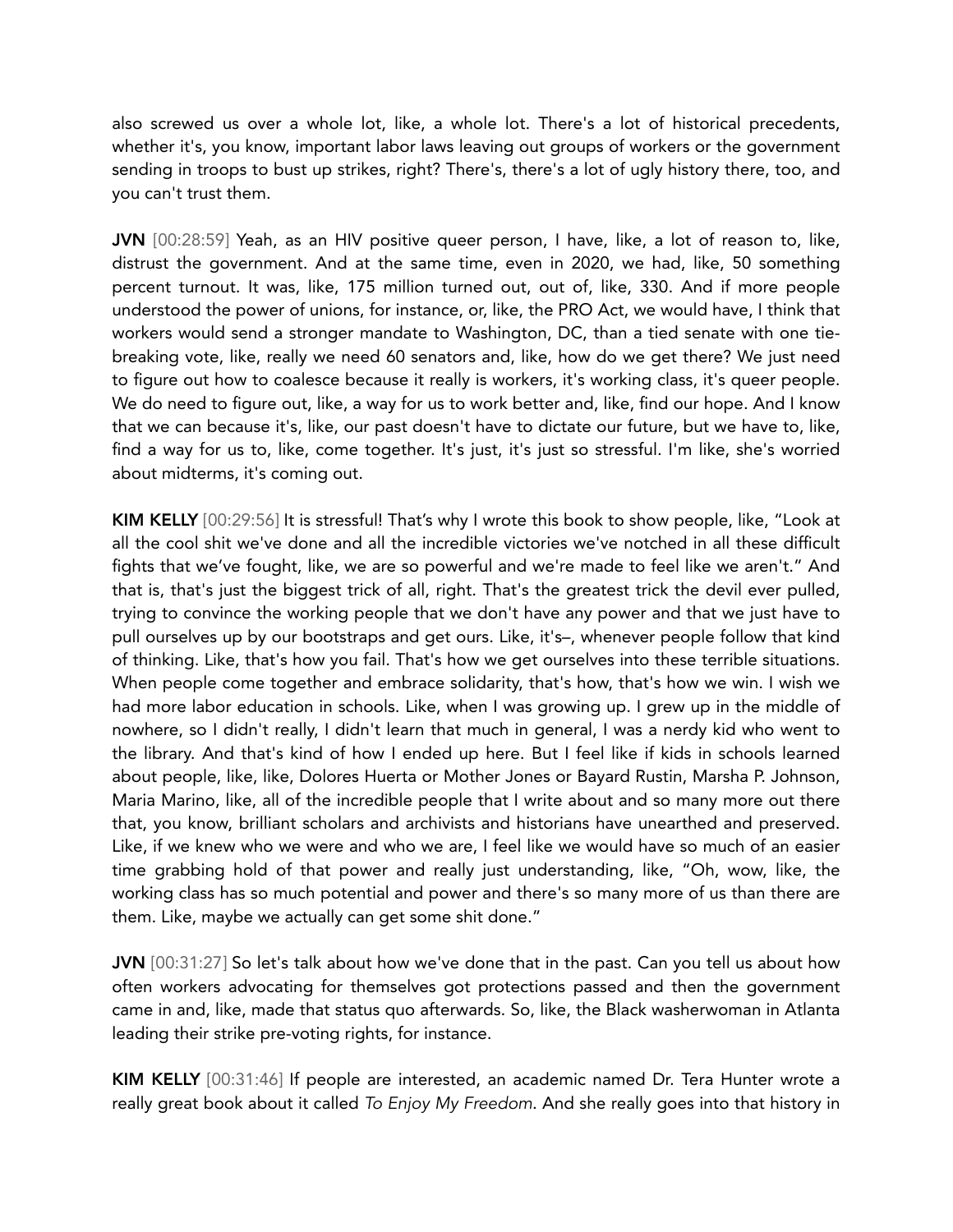detail. But in the book I mention about how in 1881, which is less than a lifetime after emancipation, washerwomen in Atlanta, Georgia, who are doing this incredibly difficult, dirty, brutal work. Like, at that point, we didn't have washing machines. We didn't have, you know, the spin cycle. We had just this pummeling, day-long slog through other people's dirty clothes. And Black women had very few options at the time for, you know, to enter the workforce because of racism, misogynoir, pick a, pick an oppression, you know, and that's what these workers were dealing with. And they kind of had the market cornered on this particular business and they realized, like, "Okay, well, we're not making enough money or our labor isn't being appreciated. These white folks are exploiting us. We're, we need to standardize prices. We need to make a little bit more money because the city cannot run without us."

And it just so happened that there's this big event coming up, like, the Cotton Exposition. A bunch of northern businessmen and fancy people were going to come hang out in Atlanta and talk about the "future of the South." And one of the, one of the lines that the Southern businessmen were trying to trot out as a to, you know, bring in some more money and some interest was that, you know, the workers that they were dealing with, the Black folks, were, were "docile," were "easy to work with." And the washerwomen were, like, "Okay, you think so?" And basically they threatened a strike before this big event. And there are a lot of hotels and a lot of boarding houses, a lot of people, and a lot of sheets. And they could have totally just blown up the whole thing. And honestly, history is a little bit murky on what specifically happened, but them showing that power and them organizing and very publicly saying, like, "We're worth so much more than this. And I think you underestimate how powerful we are," that sort of really important precedent. And that was back in the 1880s. That was, that was a while ago.

JVN [00:33:48] Before voting rights.

KIM KELLY [00:33:50] Way before voting rights. I mean, one of, one of my other favorite people in the book, Dorothy Lee Bolden. She was organizing in the 1960s, also in Atlanta. She was a domestic worker. And I think she lived a few doors down from Dr. Martin Luther King, and he helped encourage her to get involved in organizing because she was, like, again, like, "Most of the domestic workers in this city are Black women. I've grown up in that community. This work is really hard, we're underpaid, we're treated poorly, like, our labor isn't really being treated, being treated as a profession, and we need to change that." So she organized the National Domestic Workers Union, and at its peak, they had about 10,000 members, which is a huge deal. She was an incredible organizer. And one of the, the stipulations for joining, you had to pay a dollar to, to join and you had to register to vote. You had to show, you had to show up with your voter registration, then you could join. And she later became, like, very involved in the fight for voting rights. She became, you know, a civil rights icon. She was part of that whole milieu. But I just think it was so, just, incredible that she just pulled together those two thoughts, like, "We need to be treated properly and we need to be able to vote.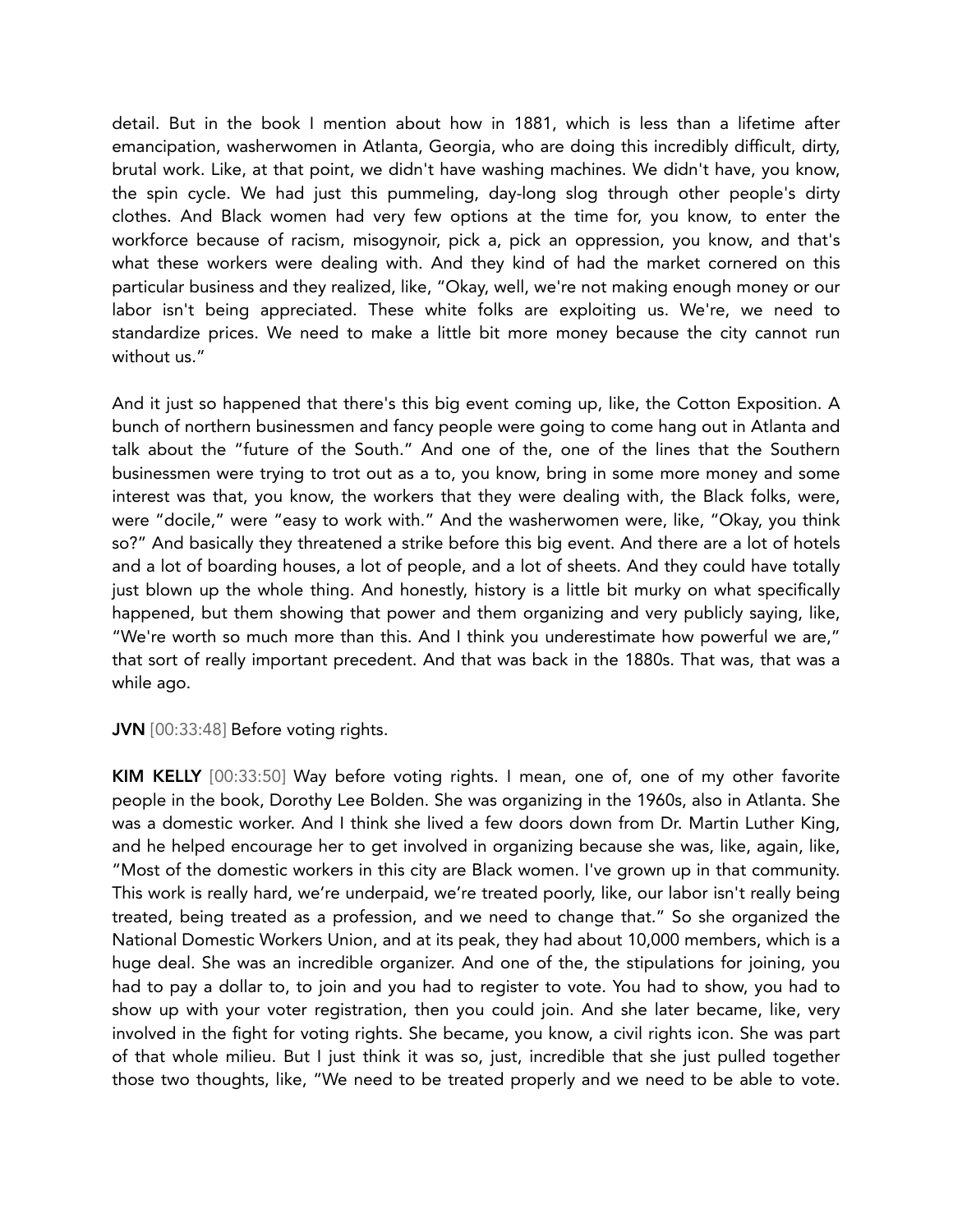We need to exercise our voice within the workplace and on a, you know, on a wider scale, too." Yeah, so shout-out to Dorothy Lee Bolden.

JVN [00:35:03] Love Dorothy Lee Bolden. And then because we love queer history so much, we're, like, huge fans of it on Getting Curious, obvs. There was a lot of cool intersections between how LGBTQIA+ labor advocacy intersected in this history. So can you tell us about, like, the Marine Cooks and Stewards Union and their drag shows and musicals, please?

KIM KELLY [00:35:22] Oh my God, they were so sick. They had this whole tagline. It was, like, "no red baiting, no race baiting, no queen baiting," because this was a union, the Marine Cooks and Stewards. It was folks who worked on cruise ships, like, taking care of guests and working the kitchen, you know, making, making things run. And at first it was a very white union and it didn't let Black or Asian workers join because racism, discrimination, all of those "fun" things that kind of ran the labor movement for a really long time. It wasn't till the thirties that they integrated. And it kind of–, something that happened that was really interesting was that the leaders realized, "Okay, like, this isn't this isn't going to work. Like, we're the assholes here." And they shook up their leadership, and it became, like, a predominantly Black and then Black and Asian Union, very radical, a lot of communists, a lot of lefty thought going on in there. And it was a very militant union and it was also just a really joyously queer union.

A lot of the men involved were gay, and one of the, one of the things they would do was to raise money for union benefits by putting on drag shows and musicals and bringing that creative part of themselves out in a way that benefitted their broader labor worker community. There was, there was this one person, Manuel Cabral, who worked as a janitor. And he went by the name, the Honolulu Queen, and he decorated the union hall with flowers and hung up curtains. You know, he, he was just one of those vibrant characters, like a militant union man. And also the Honolulu Queen, who both sides of himself and both sides of so many people were able to be present and accepted and valued in this union. And it's really there's a story that there's not a ton known about. There's this one person, Allan Berube. He was a pioneering social historian. He really did a lot of documenting of this union because they didn't really last that long. You know, the fact that so many, so many members were radicals or communists, like, that got a little tough later on and they didn't have a ton of support in the rest of the labor movement.

JVN [00:37:29] Can you tell us about the Coors thing, when all the gay bars stopped serving Coors!

KIM KELLY [00:37:33] That is a really interesting example of what can happen when a union is smart and reaches across different lines and, like, really interacts with different communities. So in the broadest strokes, there was, there was a dispute between the Teamsters and the local Teamsters, local eight, 888, and Coors, because, like, their contract negotiations had broken down. That's something that happens when you're trying to negotiate a contract. Sometimes the bosses don't want to play ball. Sometimes you gotta play a little hardball. And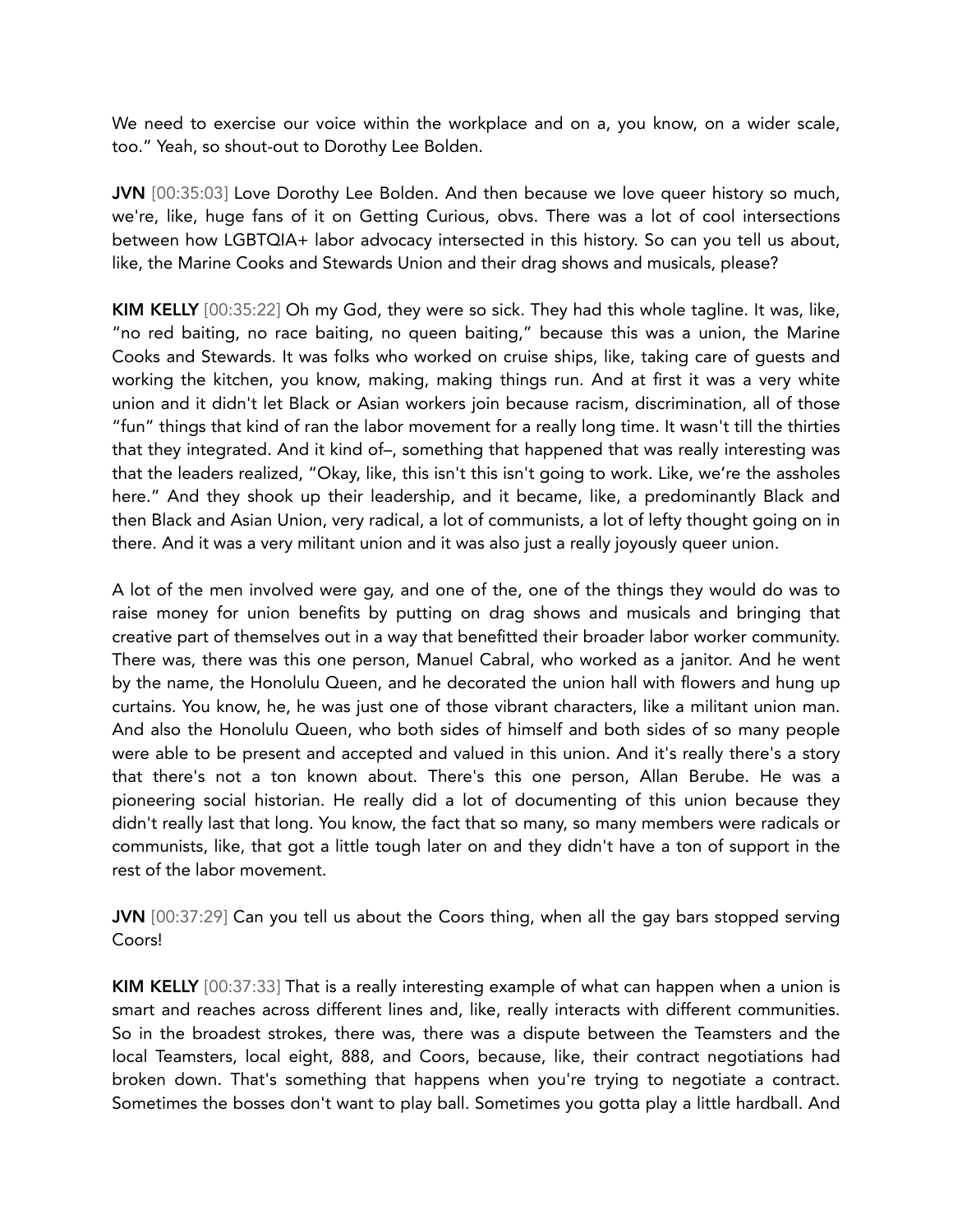so there's strikes breaking out and there's also this boycott. And the important thing about the boycott was that obviously it was the Teamsters and, like, the people in the labor movement that supported them were on board. But they also wanted to reach out to other communities because the Teamsters' members were pretty white at that point and their reputation wasn't great. They, I mean, the Teamsters have a very colorful history, as I'm sure most people know. But at that point, they were trying to reach out to, like, the Black and Chicano and Arab community and try to get some more support from them for the boycott, especially because a lot of the folks who owned the liquor stores and distributors were, you know, were not white people and were coming from those communities. So they wanted to get them to get involved.

And they realized, "Okay, we need to hire new organizers and really show these communities they can trust us and that we're not just trying to, you know, capitalize on this. We're not going to use them, like, we want them to help us make things better for everyone." Something about Coors is they had these really discriminatory hiring policies, like, super racist and they also had this whole this whole section in their kind of, like, questionnaire screening potential employees, where they wanted to screen out, quote unquote, "subversive elements," which in that point meant queer folks. So they're actively making sure that they wouldn't hire queer workers. And that's how the gay community got involved, because, first of all, fuck that. Like, that is a labor issue and a queer rights issue.

And it kind of became this bigger campaign for a couple of decades, like, once the gay community got on board. So Alan Baird, one of the organizers that was involved with the whole boycott, he was close with Harvey Milk, obviously iconic mayor of–, gay politician, at that point. I'm not sure he was mayor yet, but he got on board and the local gay bars, they got on board. And it was just this really beautiful moment of solidarity between all of these different types of workers in different communities. And I think, I mean, that boycott lasted for a really long time. I still, I don't know how many gay bars, at least in San Francisco, would sell Coors at this point just because of that history. And I mean, it's not great beer anyway, but yeah, that's a really interesting, like, kind of confluence between these different communities that might have felt like they were at odds or didn't have much in common, but realized, "Oh, okay, like, we're uniting against this common enemy, this racist, like, anti-gay, just discriminatory company that's making all this money. Okay, well, we're going to do something about that. We're going to try and hit that bottom line. We're going to do it together."

JVN [00:40:38] So in the book, you quote this agricultural organizer in California who said, "Better to go to hell with your family than to heaven by yourself." How have marginalized workers in history said "screw it" and organized anyways? And also, how have labor leaders fallen short of recognizing their power?

KIM KELLY [00:40:56] Hmm. Well, there's, there's so many examples I'm thinking of. In terms of labor leaders falling short. There is a really kind of ugly history there, too, because as much as we want the labor movement to be this progressive force and there are a lot of really great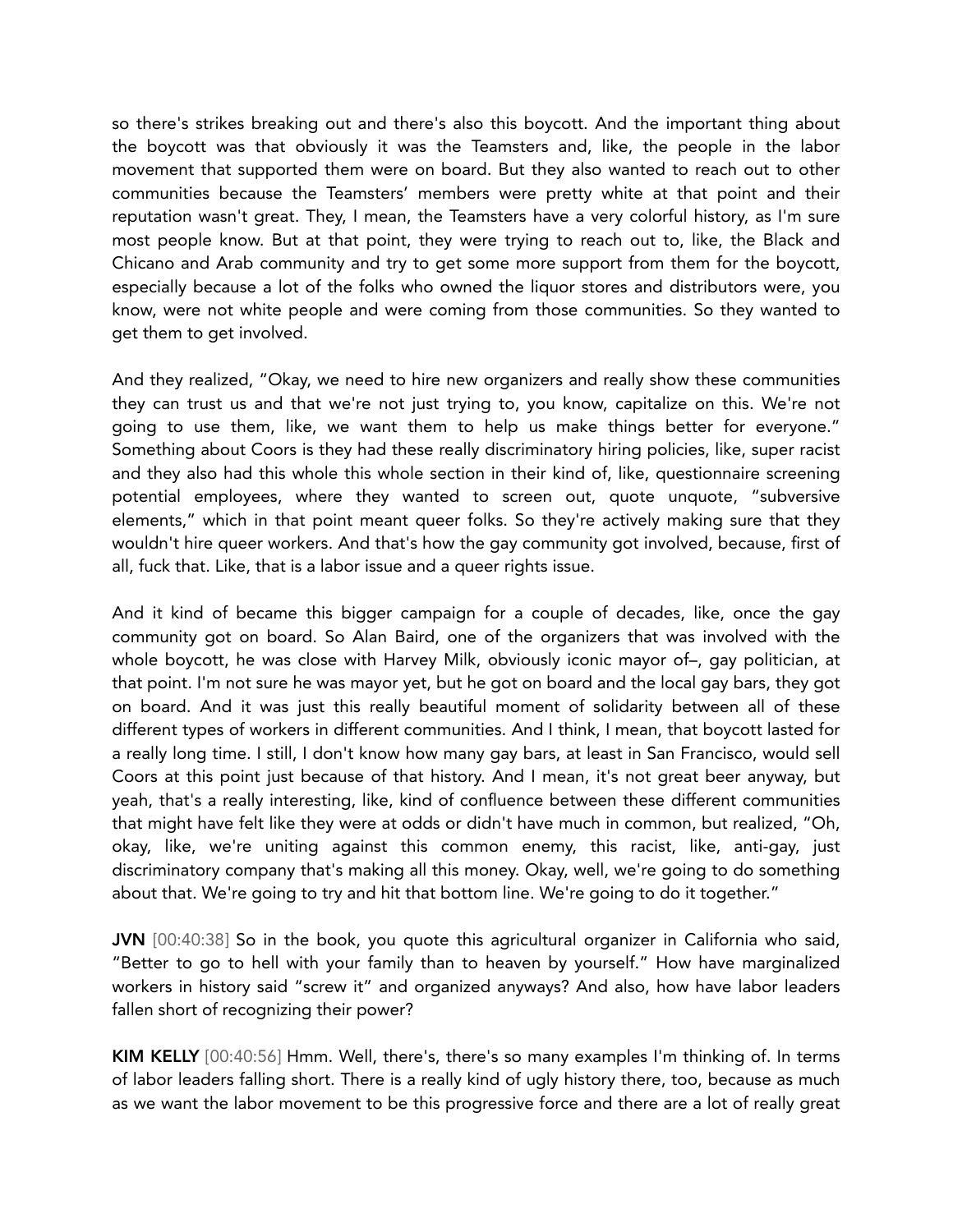progressive and radical people within it, earlier on, especially in the earlier days, that was not so much the case. I mean, I think about in 1882, the Chinese Exclusion Act, which was this horribly racist, xenophobic law that was passed that essentially prevented Chinese workers from immigrating here. The American Federation of Labor, which was an earlier, like, labor group, they were all on board. They were big supporters, because they thought, "Oh, well, these workers are going to come here and take jobs from *our* members." And that sounds kind of familiar, right? Like, we've seen this rhetoric pop up over and over. Whether it was at that point Chinese workers or early on, it was Black workers.

JVN [00:41:51] Right. It still is now. Yeah, yeah.

KIM KELLY [00:41:53] Yeah, it's you know. Yeah, it's like the same rhetoric. And that is something that has popped up in the labor movement because there's this idea of, like, "new people coming and taking our members' jobs," instead of realizing, "Oh, like new people coming in that we can organize, they can become our members, like, duh." Like that is still kind of a mental leap for even some leaders today. It's ridiculous. But in terms of workers who kind of organized outside of, outside of and in, in spite of all this. 1866. The washerwomen of Jackson, one year post emancipation. They formed Mississippi's first labor organization by being, like, "Okay, like, we need higher wages. We need respect." They, they started that ball rolling and there weren't any labor unions there for them. It's like with the Brotherhood of Sleeping Car Porters, A. Philip Randolph's joint, like, that was at a time when Black workers were not welcome in the majority, if not all, white-led unions. It was kind of an anomaly for a big chunk of the early labor movement *for* unions to be integrated, for them to be interracial.

I mean, there are some outliers, like, in the 1910s, this incredible Black organizer named Ben Fletcher helped organize a union of dockworkers on the docks in Philly, where I live. That was made up of Black and Irish workers that were, like, they ran the show for almost a decade and they were really radical. And that was a great precedent too. But that was a little bit of an anomaly. And in terms of more modern organizing, I think about sex worker organizing because this is, again, workers in the labor movement who have not necessarily been welcomed into the more traditional or organized structures. And as a lot of sex workers are independent contractors, they're carved out of labor laws. And there's all of these different factors that are kind of making it more difficult for sex workers to organize already, let alone to survive and pay their bills and just get through the day.

But the fact that sex workers have been so ingenious and creative and militant in their organizing anyway, whether they're doing it with the traditional labor movement like we saw in the Lusty Lady in the 90s who organized, or even though folks with Strippers United right now on strike in North Hollywood–-shout out to them, they've been out there for a couple of weeks, outside the Star Garden, show up and give them some love–-like, this community of workers have had everything thrown at them in every part of the state against them, and they've still an organizing for, like, centuries. And they're going to keep doing it whether or not they're accepted or supported by the mainstream labor movement. But it is a huge flaw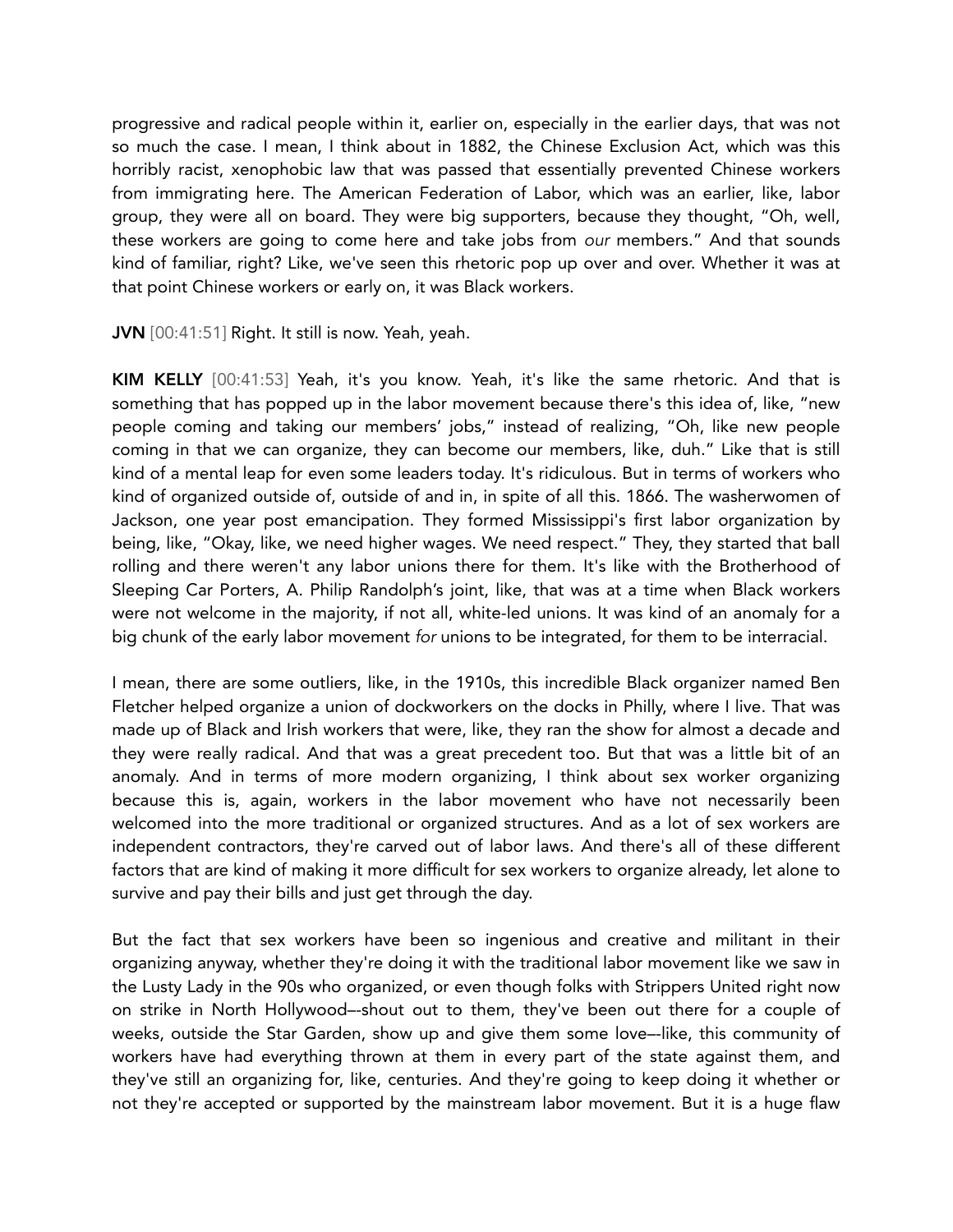and a huge mistake that the modern labor movement isn't all in 100% on supporting and advocating and organizing sex workers. Because if we're not organizing and supporting the most marginalized, the most vulnerable, then what are we even doing? Why are we even here, you know?

JVN [00:44:40] I was actually going to ask you about the sex work chapter, because it's fascinating. And part of that is, as you cite, is a "massive US worker misclassification problem." And that comes down to the whole, like, employees versus independent contractor thing. So can you explain to us, like, how that creates a gap from the Fair Labor Standards Act?

KIM KELLY [00:45:01] Yeah, so there are a couple of different types of workers excluded from that law, which is kind of, like, the big law in the states that, you know, enshrines workers' rights to collectively bargain. So independent contractors are cut out because I guess we technically count as small businesses, which is–, as someone who is a freelance journalist, business is not a way I would describe myself, especially when it comes to paying taxes. And also, domestic workers and agricultural workers were originally cut out and remain cut out of that law because at that time, those professors were predominantly Black women and Black men and the southern lawmakers who kind of needed to be persuaded to pass that law, they insisted on a carve out, cutting those workers out because, God forbid, they have the right to organize. But in terms of independent contractors and employee misclassification, we're at a moment where this whole idea of gig work has taken over so many different industries, and there are so many people who are doing jobs that clearly are employees of those companies, like, an Uber driver works for Uber, like, a delivery driver works for that app, that company.

Freelance writers that write consistently for certain outlets or work on contract in the media industry or video games or any of these different tech roles, like, you're clearly working for that company but because you're classified as an independent contractor, you don't have the right to organize. There's so many different rights that you're denied. And employers don't have to treat you as well. And you get hit harder with taxes and you're kind of left on your own, even though you're clearly doing this labor that should qualify. You should be getting that W-2. But because of this law, because of the way that employers have been able to exploit it, it's made it so much harder for folks because work itself has continued to evolve. There's a lot of different ways to have a job, a lot of different ways to be involved with the company, a lot of different ways to, you know, to make your daily bread. And our labor laws are kind of antiquated and they haven't caught up yet. And this is why, like, we've seen all of these massive fights, especially in California, with companies like Uber and Lyft and a couple of those other, like, big scary tech ones, like, pouring millions of dollars into legislation that makes it easier for them to keep the drivers and the people that work for them from organizing, from accessing those benefits, trying to keep them as independent contractors instead of employees. Because if someone is your employee, you, you owe them certain things. And if it's just some, some person you hired, you can get away with murder.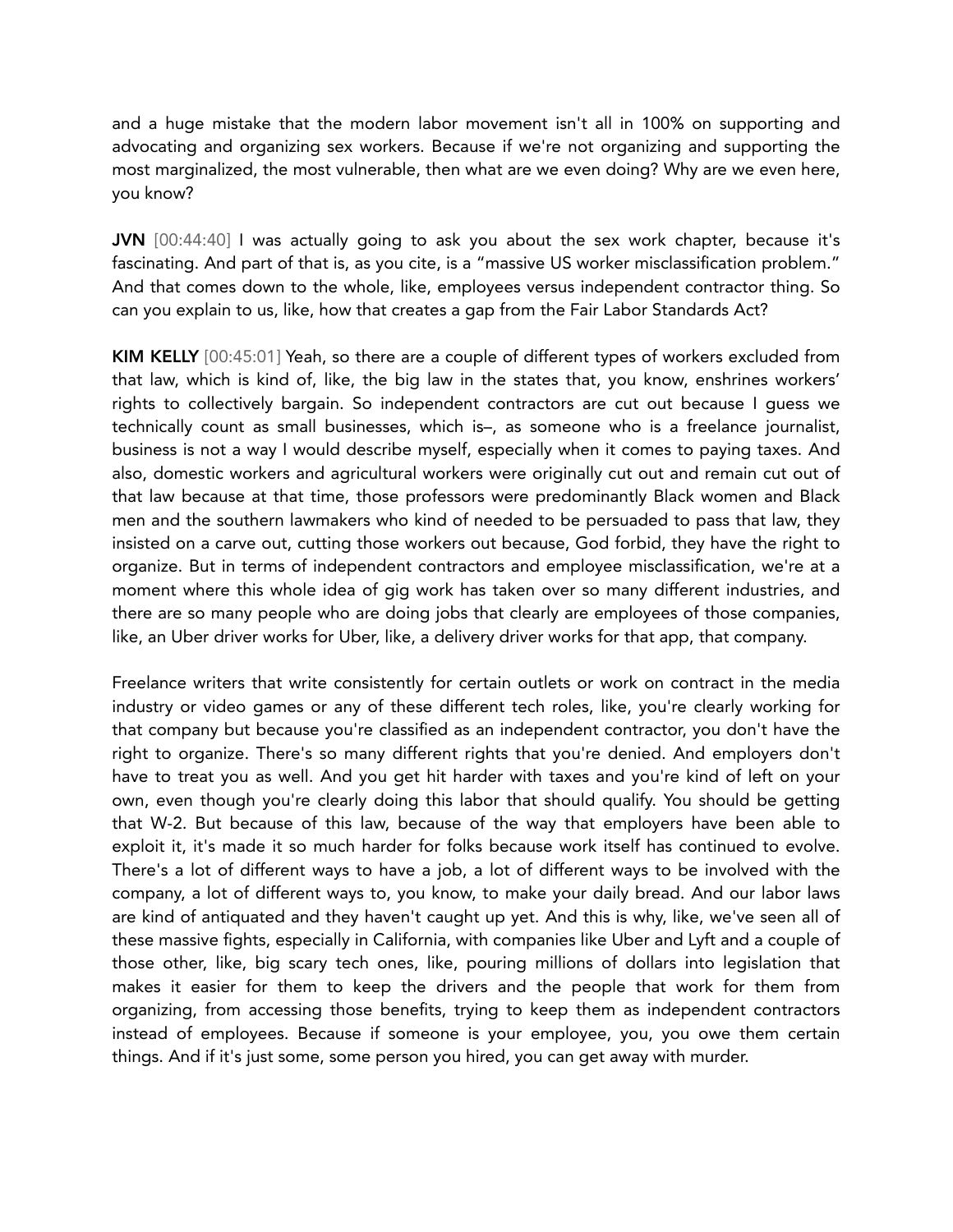JVN [00:47:29] Mmm. So, ah! And then also, like, how are incarcerated people excluded from the Fair Labor Standards Act?

KIM KELLY [00:47:38] So they didn't even get a chance. So my research in the chapter on incarcerated workers was so eye-opening to me, because even as someone who, you know, is very interested in that whole world and has friends who are incarcerated, is very, you know, very involved with abolitionist work and abolitionist theory. Like, I hadn't quite realized how much overlap there had been between incarcerated workers and the traditional labor movement, because at one time, especially in the 1970s, there were a bunch of unions within prisons popping up and some of them were affiliated with, like, existing unions, like, those relationships were being built. And it was a really interesting time, especially given the context of the Black Power Movement and the Brown Power movement, and the prisoners' rights movement. They were all kind of swirling around the same time. The North Carolina Prisoners Labor Union, was a big one. Really, they got the shaft in a really brutal way that impacted generations of other workers because the, the people that ran the prison did not think that the workers should be organizing. They didn't think they had the right. And they took, they took it to the courts. And a lot of different things happened. But essentially, in 1977, the Supreme Court ruled on the Jones v. North Carolina Prisoners' Labor Union. And essentially they said that incarcerated workers do not have the right to join or organize a union. They just, they just don't. Even though they're people in this country who are working jobs in and making money for other people and sometimes being paid a little bit, like, cents an hour or in a lot of other, a lot of states, like, nothing. They are not allowed. They don't count.

JVN [00:49:13] It's, like, it's crazy. It's, like, it's like. And because our justice system is, like, that, it is, it's, like, how many innocent people are incarcerated or incarcerated for some, like, bullshit weed or, like, crime of survival. Like, just, you know, it's just, it's, that is, that is, like, that is a really that's a really intense one. And it's, like, a way that, like, to dehumanize people so intensely.

KIM KELLY [00:49:35] It is. And prison labor is such big business, like, these workers generate so much profit.

JVN [00:49:39] They make so much money.

KIM KELLY [00:49:41] So much money, and they're paid like cents in the dollar. Or you think about the incarcerated firefighters in California who are risking their lives and then are barred from being firefighters afterwards. Like, I think there's some legislation that might be either in the works or very recently has tried to rectify some of that but, like, just, just….

JVN [00:50:00] But that's another way that we need to be smarter is, like, people or, like, for people to organize against, like, fucked up things because, like, why don't we boycott the fuckers who make the beds or, like, the metal or something? No New Metal 2022 or something! You know, like, who do we have to boycott to get those families? Who are those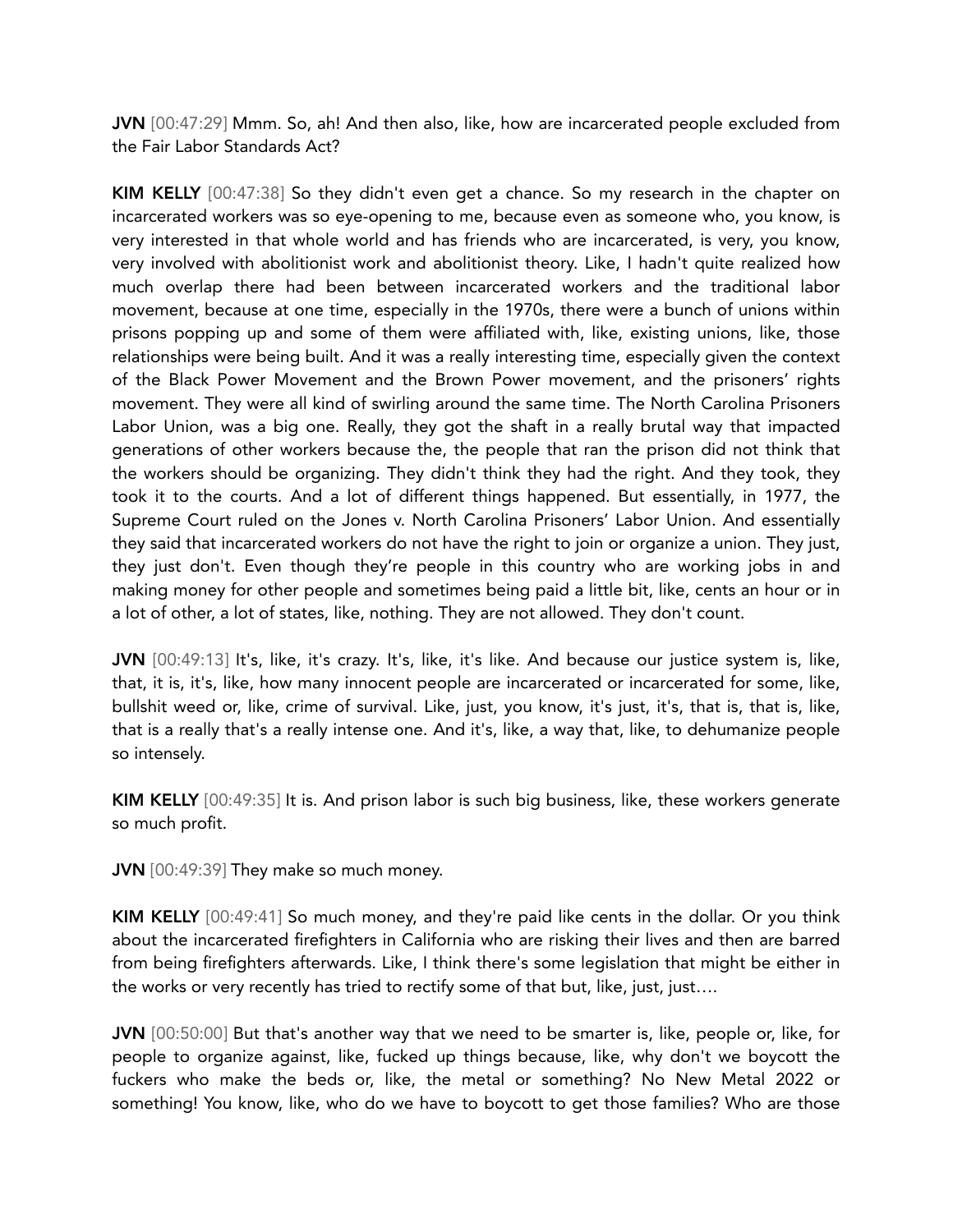fucking families that are having all of those incarcerated people do all that work and then they get rich as fuck? Like where are, like, the modern day Gilded Age fucks, because I mean, even as much as they love their outfits in the show, like, their outfits really aren't even that cute anymore, you know what I'm saying? Cause they're all, like, modern. Who are those fucks? Like, note to self, team Getting Curious we need to do an investigative report on who are these fucks investing in prisons.

KIM KELLY [00:50:42] Well, the government's a big one.

JVN [00:50:43] Cause they're the ones who are investing in, like, the hopeful downfall of people because, like, you have to hope that people are going to, like, do something fucked up to imprison them, you know what I'm saying?

KIM KELLY [00:50:53] Yeah. And it's such a direct continuation, like, one of the gnarliest things is that so many people are incarcerated now and they're working and they're generating profit. This goes, there's such a precedent for that. Like, in the book, I go into a little bit into this practice called convict leasing that–

JVN [00:51:06] And like slavery.

KIM KELLY [00:51:07] Yeah. Yeah. It's literally all this, like, 13th amendment. What's up? Like, it's, everything old is new again, like I said, like, it's–, prison slavery never ended. Right? And a lot of people make a lot of money off of it.

JVN [00:51:19] Yeah, because especially, like, the thing for me, it's like it's it's, like, it's, like, the crime of survival and or like that falsely and like the innocent that are incarcerated, which ends up being like a lot of people, like, a lot of people end up in there like and it's like–ah! This is me focusing.

KIM KELLY [00:51:35] Yeah, one of my best friends was in Rikers as I was writing the book, and he helped organize a strike because him and the men in his dorm were not getting any PPE or, like, soap or any basic necessities, in the very beginning, the worst of the pandemic. This stuff is so personal to so many people. He shouldn't have been there. Nobody should be there, honestly. But that's a, that's a bigger conversation.

## JVN [00:51:55] Right.

KIM KELLY [00:51:56] But it just comes down to the whole thing of people being treated like robots or machines.

JVN [00:52:01] So we saw that fierce guy that worked for Amazon, successfully, like, unionize.

KIM KELLY [00:52:08] Chris Smalls.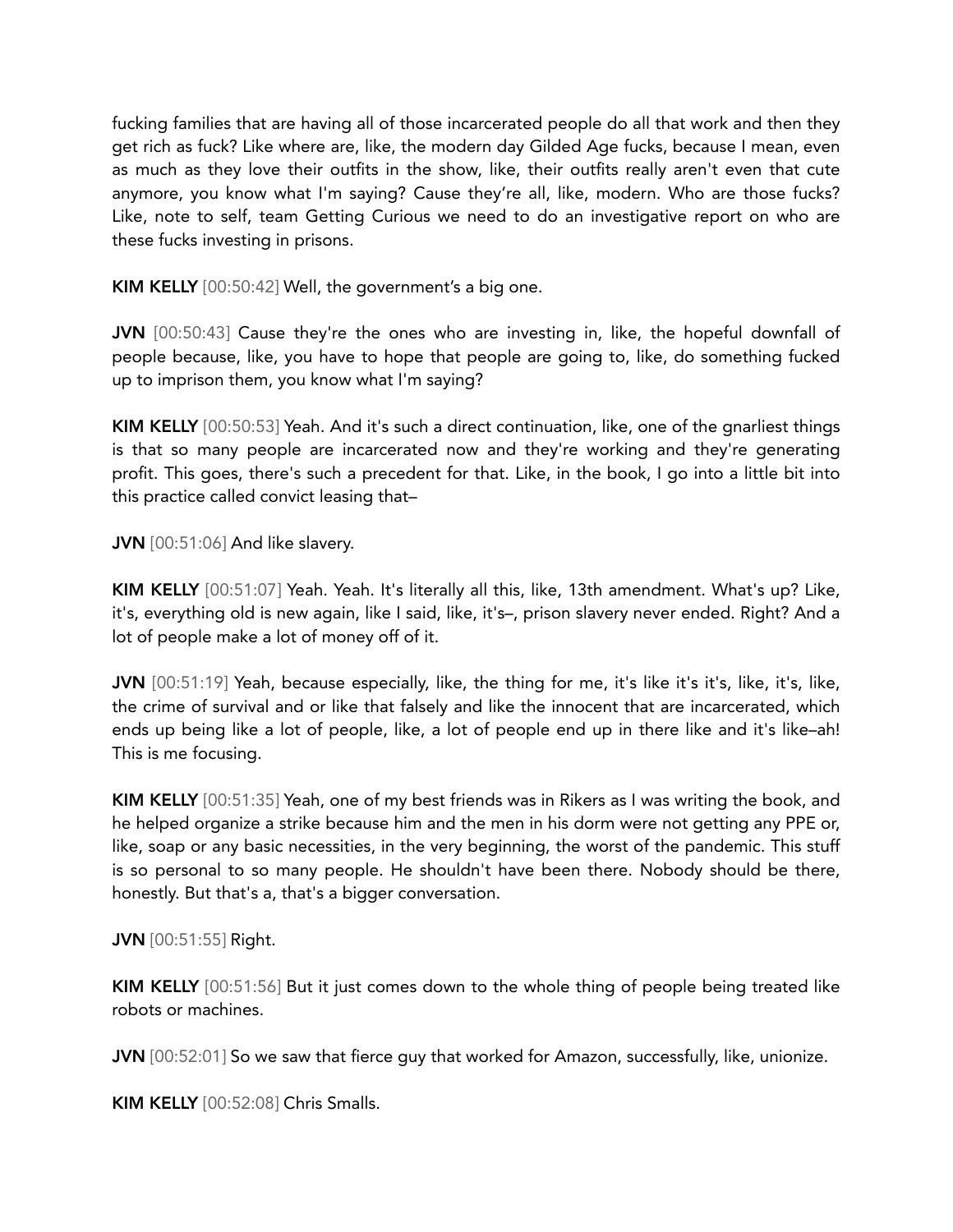JVN [00:52:09] Yes, Chris Smalls, we love him. So, like, what's, like, the current state of labor organizing in the U.S.? Like, I think that was a big win. Like, are people, like, more excited and fired up now?

KIM KELLY [00:52:17] They really are. It is so incredible to see this excitement and this optimism and the enthusiasm. I think there's a lot of factors that got it to this point. But even just talking about Amazon, Amazon Labor Union, Chris Smalls and Derrick Palmer and the fact that they, they were engaged in this David versus Goliath fight and they won. Yes, they're going to have to bargain a contract. It's going to keep getting harder. Like this is the first shot across the bow, but they're the first ones to take on this, like, gigantic company. Like Jeff Bezos is a little space cowboy. He's shaking in his little cowboy boots. And I think the fact that we're seeing organizing at Starbucks and even at the Apple Store at REI and with graduate student workers and media workers. And with Starbucks, Starbucks is a big one because much like we saw at the Amazon labor union in Staten Island, that's being led basically by the workers. And the workers are, on average, like, younger and, like, queer and trans and Black and brown. Like, it's these, these workers who are much more marginalized, who are coming from these backgrounds where they've kind of been knocked down and beaten up, and they're realizing, "Oh, well, if there's enough of us that do this and stand up against these giant corporations, like, we can get somewhere, like, we can win."

JVN [00:53:26] Yeah.

KIM KELLY [00:53:27] And that's I think, that's, that's fueling either energy, the enthusiasm, because like ever most people on Amazon, most people in the Starbucks, most people know they're this giant, like just, you know, octopi with their little tentacles all up in our lives. And seeing people successfully take them on, like, that makes you think, "Oh, well, why can't I talk to my boss? Why can't I talk to my coworkers? Like, if they can do it, maybe I can, too. And they totally can. We totally can."

JVN [00:53:56] I love that story. Okay, so, how did you get into becoming a labor reporter and writer?

KIM KELLY [00:54:01] So I had a–, definitely an unorthodox past and being a labor writer because I spent most of my life in the music industry as, like, a heavy metal journalist and promoter and touring merch person. Like, yeah, my life is heavy metal for basically the whole time. That's why I'm, like, covered in tattoos and stuff. But what changed that was that I was working at Vice as the Heavy Metal Editor, you know, in 2015 and we unionized the editorial employees like there's not any of us. We got together and we unionized with the Writers Guild of America East. And that changed everything, because I ended up in every meeting and every bargaining session, every committee, like it, it became kind of a second job, but one that I wanted to go to, like, I was going to way more union meetings than I was going to heavy metal shows. And I had always been interested in people's history and you know, and labor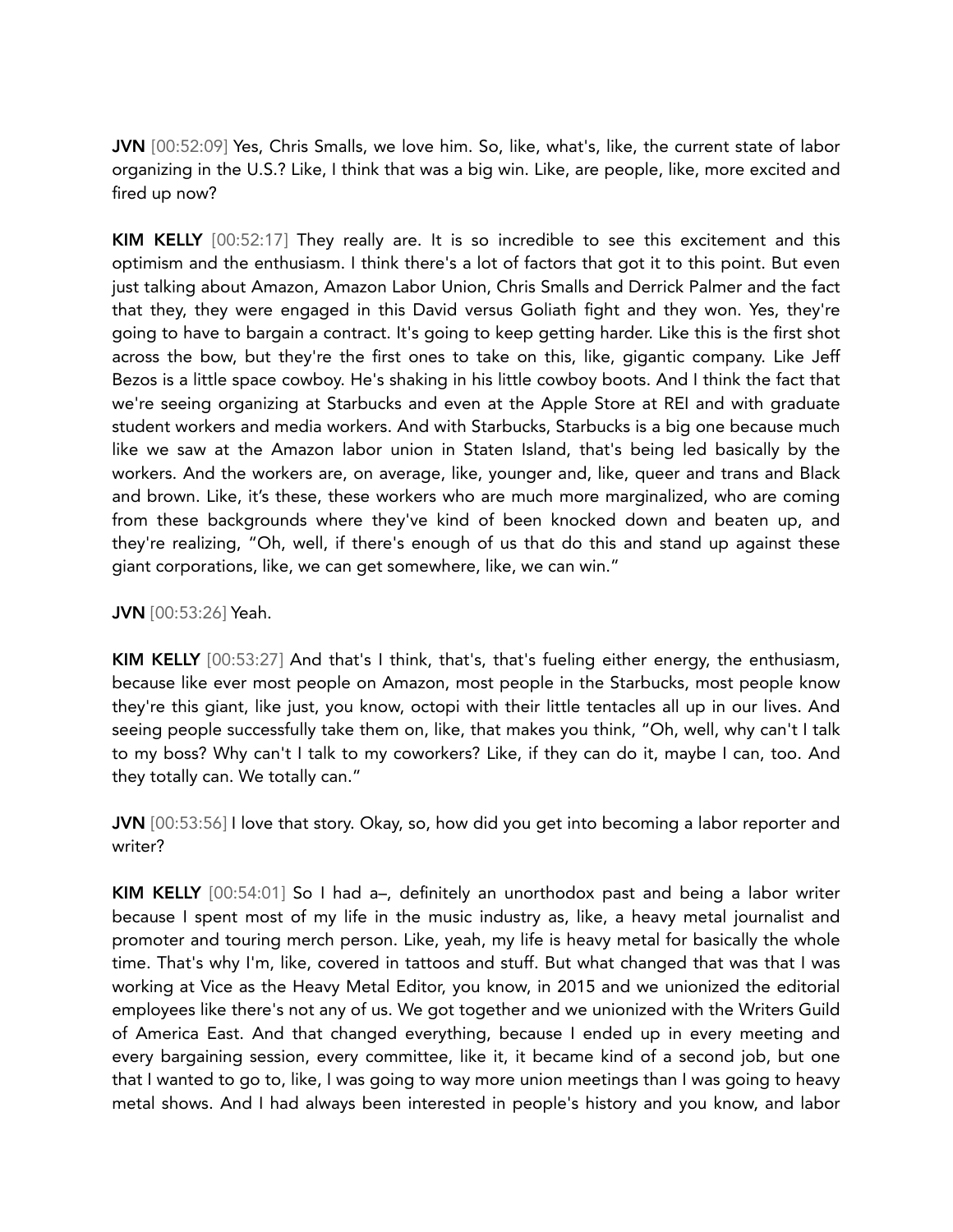stuff. And, cause, just, I'm a curious person. And I'm interested in people's history, but I, since I spent my whole life in the music world, I didn't think I really had any credibility to write about it. It was only after I got I kind of lived through it through that organizing process myself and learned more about the laws and learned from the organizers I was working with and just kind of drove and had. First I realized, like, "Wow, I think maybe this is what I want to write about now. And now that I've done it, I have a little bit of credibility there. Maybe I can let myself try." And I have to really shout out Teen Vogue for giving me a shot. They were one of the first places I wrote about labor for, and they gave me a column, like, four years ago, and they really gave me kind of a launchpad to, to try it out, try out my voice. And it's really just been the most incredible thing. And it's really cool to finally be writing about stuff that my dad understands, because when I was doing my death metal stuff, he was, like, "Okay, just don't ask me for money." But now I'm, like, "Hey, Dad, somebody from your union came to my book launch," and he's, like, "Oh, alright."

JVN [00:55:49] So what's been some of your, like, most stand-out moments from your reporting?

KIM KELLY [00:55:53] So I spent this past like two years, I guess, writing this book, but this whole past year I've been going back and forth to Alabama to cover this coal miners strike in Brookwood, and it's entering its second year. It hasn't gotten a ton of attention. And I've become so close and so invested with so many of the folks there in a way that I wasn't really expecting. I kind of stumbled upon the strike almost on accident because I was previously covering efforts to organize the Amazon Warehouse in Bessemer up the road. But these coal miners went out on strike in April 1st. And it's just such a classic case of the bosses not playing fair. Like, they're trying to organize a, bargain a new contract. Negotiations broke down and they went out on strike and they didn't expect to be out for so long. But they're still there. And they're there because they have really built this beautiful community that's really been kind of held together by the women and retirees of the auxiliary who have been feeding people and showing up to support other unions and doing interviews and really just doing everything they can.

And it's such an interesting story and there's so many different, you know, layers to it. Like, this is a very rural, blue collar, Deep South group of workers, pretty diverse and, you know, multiracial, multi-gender, a lot of different political views. And there's literally people that I met earlier on who would have told me, like, "Oh, I'm, like, a conservative Christian Republican, voted for Trump." I'm like, okay, "Well, okay, well, we'll talk about the other stuff for now." But now some of those exact same people are like socialists, like, tweeting about Eugene Debs. Like they've seen the way that people have changed their perspective because they've seen who showed up for them, who's writing stories about them, who's donating money. It's not, you know, Tommy Tuberville and Mo Brooks. It's, like, the DSA and, like, local progressive groups and labor people from around the country. I think there's a lot of lessons that can be learned there, and I just always got to shout out my boys in Alabama because, you know, even if no one else is paying attention, like, I'm not going to give up on them.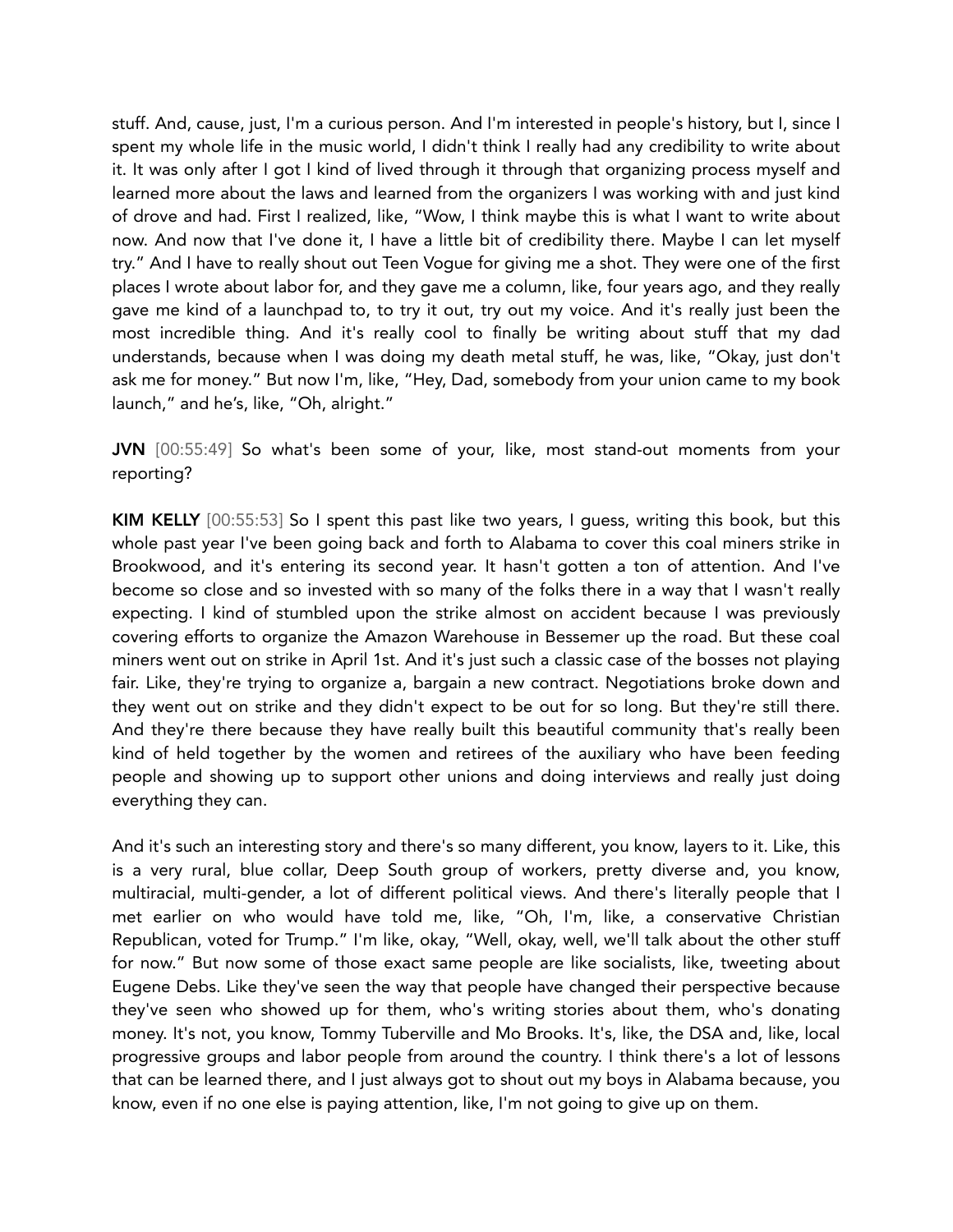JVN [00:57:53] So in *Fight Like Hell* you quote a garment worker who participated in the Farah Manufacturing Company strike in the 1970s, and she said, "Why did I put up with it all these years? Why didn't I try for something else?" What's the power of this shift in that perspective?

KIM KELLY [00:58:08] It's utterly transformative to go from thinking, "You know, I don't have any power. I'm just here trying to make my paycheck, like, I can't make any waves, like, I'll just get fired." Going from that perspective, which a lot of people are kind of stuck in because why wouldn't they be, like, we've been placed in this position by people with much more power than we have, but going from me to we, going from thinking yourself as one little tiny cog in the machine to realizing, "Oh, me and my coworkers that the only reason this whole machine works." That shift in thinking of, "Oh, it's just me like I can't do anything," to "Oh, it's a whole bunch of us and we can do anything." Like, I remember that experience when I first became involved in the union at Vice. I never saw myself as someone who could do the union because I was like, "Well, I just write about heavy metal on the Internet. There's not, like, a union for that." But it turns out there was an in being able to really just understand and internalize my this, like, my identity as a worker, as someone who is part of this movement, as someone who can and deserves to fight for something better and a fight for my coworkers and to build something that will help people that come after me. There are a lot of ways that people talk about being empowered, but there is no more powerful feeling than sitting across from your boss and telling them, "Oh, that's not good enough, do better."

JVN [00:59:22] Hmm. Love that. And then where are you headed next? Like, what's next for you in your research? What's happening?

KIM KELLY [00:59:27] Oh, my God. I'm going to be promoting the book for a little while, and I want to write, like, 100 more books. And I really want to hopefully do something about the coal miners in Alabama, because Alabama is such a fascinating place with such a rich history, especially in labor. Like it pops up in the book a lot. But I think there are parts of the country that get written off by people that maybe don't know as much about it or they think about stereotypes or they had a bad experience. And, like, every place in this country, there is some kind of labor action happening, some kind of organizing happening. And I want to know about everything. I want to know about all of it. So I guess I'm just going to keep running around poking my nose into people's business and hopefully unearth more of these workers' stories because like, it is the greatest honor of my life to be able to act as a microphone for the workers because, you know, the workers are going to win. I'm not sure when I'm not entirely sure how, but I know they're going to win.

JVN [01:00:22] Kim Kelly, thank you so much for your work and for your time and your scholarship. We appreciate you so much and thank you for coming on Getting Curious.

KIM KELLY [01:00:28] Thank you so much. Honestly, just solidarity forever.